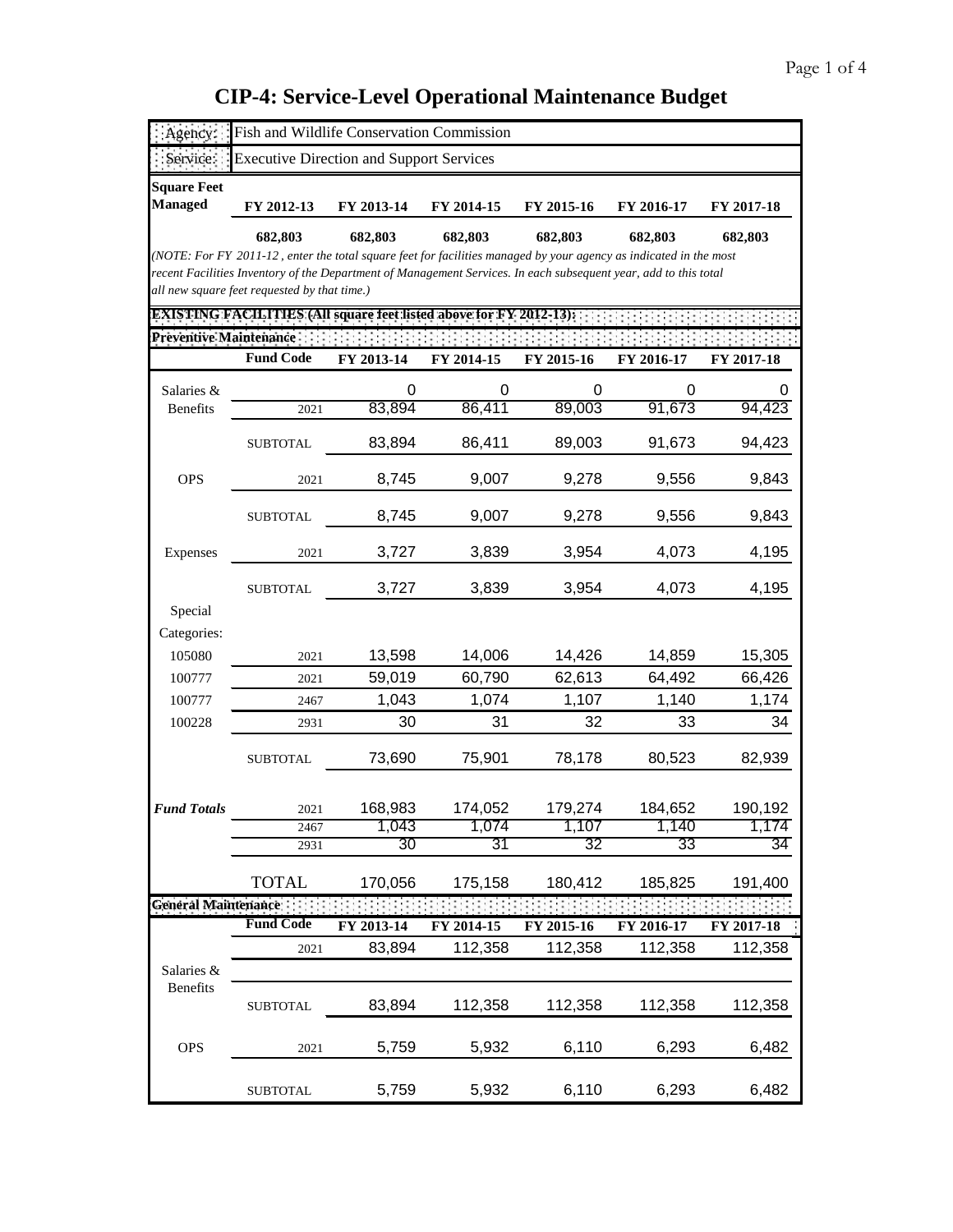| Expenses                        | 2021                                                                       | 3,227          | 3,324          | 3,424      | 3,526          | 3,632          |
|---------------------------------|----------------------------------------------------------------------------|----------------|----------------|------------|----------------|----------------|
|                                 | 2672                                                                       | 514            | 529            | 545        | 561            | 578            |
|                                 |                                                                            |                |                |            |                |                |
|                                 | <b>SUBTOTAL</b>                                                            | 3,741          | 3,853          | 3,968      | 4,087          | 4,210          |
| Special                         |                                                                            |                |                |            |                |                |
| Categories:                     |                                                                            |                |                |            |                |                |
| 105080                          | 2021                                                                       | 13,598         | 14,006         | 14,426     | 14,859         | 15,305         |
| 100777                          | 2021                                                                       | 60,062         | 61,864         | 63,720     | 65,631         | 67,600         |
| 109940                          | 2021                                                                       | $\Omega$       | $\Omega$       | $\Omega$   | $\Omega$       | 0              |
|                                 | <b>SUBTOTAL</b>                                                            | 13,598         | 14,006         | 14,426     | 14,859         | 15,305         |
| <b>Fund Totals</b>              |                                                                            | 166,540        |                | 200,037    | 202,668        |                |
|                                 | 2021<br>2672                                                               | 514            | 197,483<br>529 | 545        | 561            | 205,377<br>578 |
|                                 |                                                                            |                |                |            |                |                |
|                                 | <b>TOTAL</b>                                                               | 167,054        | 198,012        | 200,582    | 203,229        | 205,955        |
| <b>Routine Operating Costs:</b> |                                                                            |                |                |            |                |                |
|                                 | <b>Fund Code</b>                                                           | FY 2013-14     | FY 2014-15     | FY 2015-16 | FY 2016-17     | FY 2017-18     |
| Salaries &                      |                                                                            |                |                |            |                |                |
| Benefits                        | <b>SUBTOTAL</b>                                                            |                |                |            |                |                |
|                                 | 2021                                                                       | 8,745          | 9,007          | 9,277      | 9,555          | 9,842          |
| <b>OPS</b>                      |                                                                            |                |                |            |                |                |
|                                 | <b>SUBTOTAL</b>                                                            |                |                |            |                |                |
|                                 | 2021                                                                       | 0              | 0              | 0          | 0              | 0              |
| Expenses                        | 2672                                                                       | 0              |                |            |                |                |
|                                 | 2467                                                                       |                |                |            |                |                |
|                                 |                                                                            |                |                |            |                |                |
|                                 | <b>SUBTOTAL</b>                                                            | $\overline{0}$ | 0              | 0          | $\overline{0}$ | $\overline{0}$ |
| Special                         |                                                                            |                |                |            |                |                |
| Categories:                     | 2021                                                                       | 60,062         | 61,864         | 63,720     | 65,631         | 67,600         |
| 100777                          | 2021                                                                       | 13,598         | 14,006         | 14,426     | 14,859         | 15,305         |
| 105080                          |                                                                            |                |                |            |                |                |
|                                 | <b>SUBTOTAL</b>                                                            | 73,660         | 75,870         | 78,146     | 80,490         | 82,905         |
|                                 | 1000                                                                       | 0              | 0              | 0          | 0              | 0              |
| <b>Fund Totals</b>              | 2021                                                                       | 82,405         | 84,877         | 87,423     | 90,046         | 92,747         |
|                                 | 2467                                                                       | O              | O              | 0          |                |                |
|                                 | 2672                                                                       | 13,598         | 14,006         | 14,426     | 14,859         | 15,305         |
|                                 | <b>TOTAL</b>                                                               | 96,003         | 98,883         | 101,849    | 104,905        | 108,052        |
|                                 |                                                                            |                |                |            |                |                |
|                                 | NEW FACILITIES: (Only those square feet added in FY 2012-2013 and beyond): |                |                |            |                |                |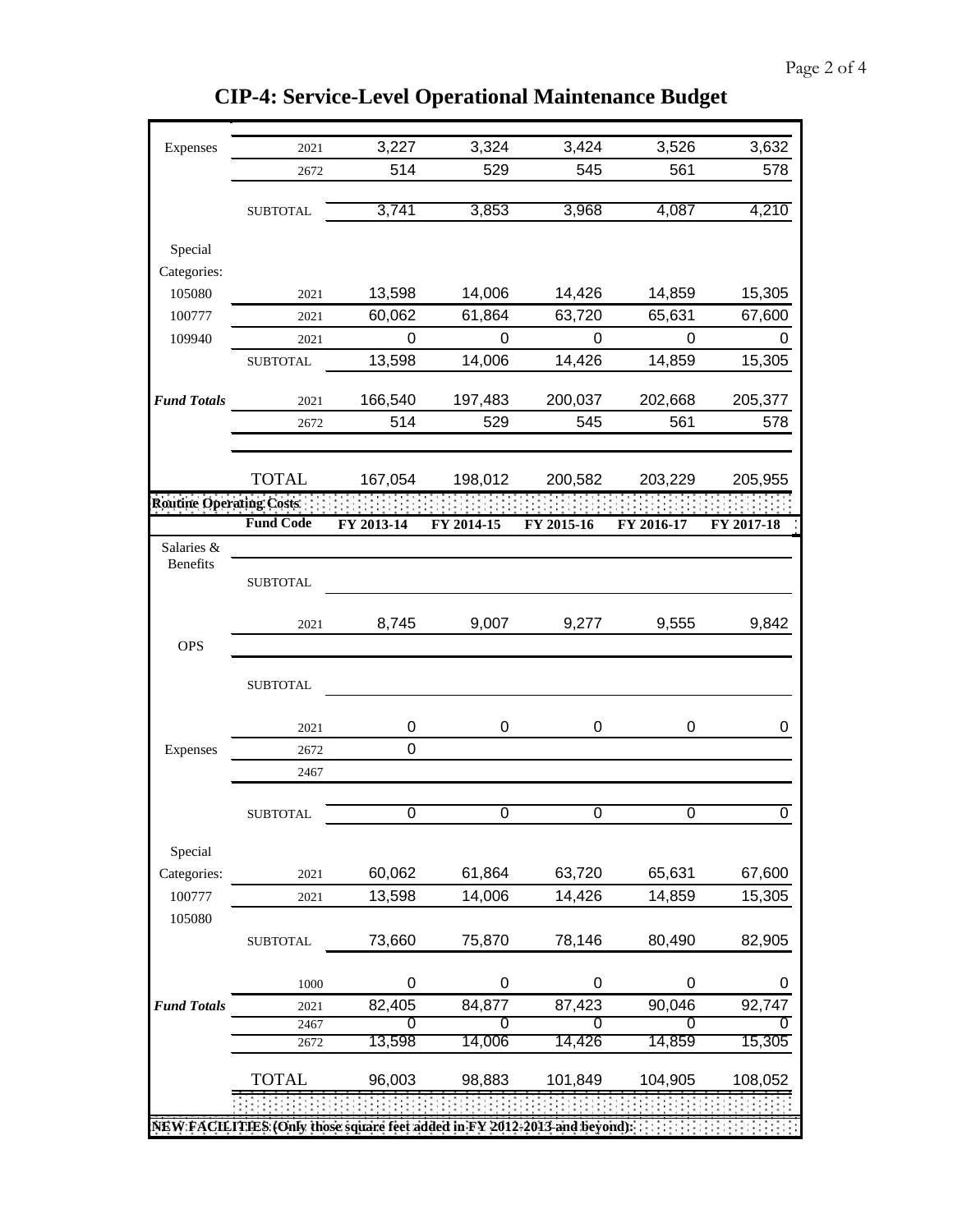| <b>Preventive Maintenance</b> |                  |                                                                                 |            |            |            |            |
|-------------------------------|------------------|---------------------------------------------------------------------------------|------------|------------|------------|------------|
|                               | <b>Fund Code</b> | FY 2013-14                                                                      | FY 2014-15 | FY 2015-16 | FY 2016-17 | FY 2017-18 |
| Salaries &                    |                  |                                                                                 |            |            |            |            |
| Benefits                      |                  |                                                                                 |            |            |            |            |
|                               | <b>SUBTOTAL</b>  |                                                                                 |            |            |            |            |
| <b>OPS</b>                    |                  |                                                                                 |            |            |            |            |
|                               | <b>SUBTOTAL</b>  |                                                                                 |            |            |            |            |
|                               |                  |                                                                                 |            |            |            |            |
|                               |                  |                                                                                 |            |            |            |            |
| Expenses                      |                  |                                                                                 |            |            |            |            |
|                               | <b>SUBTOTAL</b>  |                                                                                 |            |            |            |            |
|                               |                  |                                                                                 |            |            |            |            |
| Other                         |                  |                                                                                 |            |            |            |            |
| (specify)                     |                  |                                                                                 |            |            |            |            |
|                               | <b>SUBTOTAL</b>  |                                                                                 |            |            |            |            |
|                               |                  |                                                                                 |            |            |            |            |
| <b>Fund Totals</b>            |                  |                                                                                 |            |            |            |            |
|                               |                  |                                                                                 |            |            |            |            |
|                               | <b>TOTAL</b>     | N/A                                                                             |            |            |            |            |
|                               |                  |                                                                                 |            |            |            |            |
| General Maintenance:          | <b>Fund Code</b> |                                                                                 |            |            |            |            |
|                               |                  | FY 2013-14                                                                      | FY 2014-15 | FY 2015-16 | FY 2016-17 | FY 2017-18 |
| Salaries &<br><b>Benefits</b> |                  |                                                                                 |            |            |            |            |
|                               | <b>SUBTOTAL</b>  |                                                                                 |            |            |            |            |
|                               |                  |                                                                                 |            |            |            |            |
| <b>OPS</b>                    |                  |                                                                                 |            |            |            |            |
|                               | <b>SUBTOTAL</b>  |                                                                                 |            |            |            |            |
|                               |                  |                                                                                 |            |            |            |            |
| Expenses                      |                  |                                                                                 |            |            |            |            |
|                               |                  |                                                                                 |            |            |            |            |
|                               | ${\tt SUBTOTAL}$ |                                                                                 |            |            |            |            |
|                               |                  |                                                                                 |            |            |            |            |
| Other<br>(specify)            |                  |                                                                                 |            |            |            |            |
|                               | <b>SUBTOTAL</b>  |                                                                                 |            |            |            |            |
|                               |                  |                                                                                 |            |            |            |            |
| <b>Fund Totals</b>            |                  |                                                                                 |            |            |            |            |
|                               |                  | the contract of the contract of the contract of the contract of the contract of |            |            |            |            |
|                               | TOTAL N/A        |                                                                                 |            |            |            |            |
|                               |                  |                                                                                 |            |            |            |            |
|                               |                  | $\sim$                                                                          |            |            |            |            |

**CIP-4: Service-Level Operational Maintenance Budget**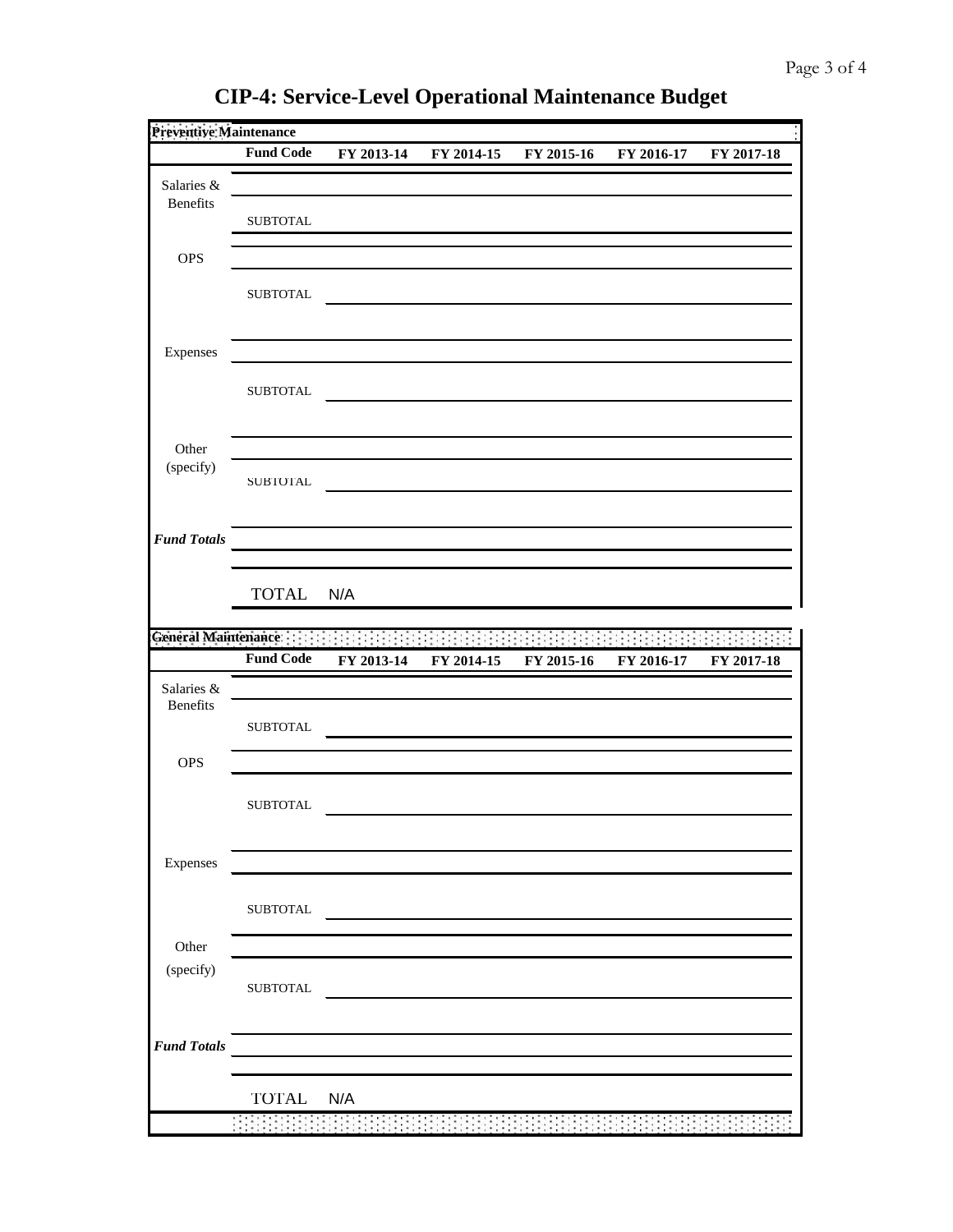| <b>Routine Operating Costs:</b> |                  |  |
|---------------------------------|------------------|--|
|                                 |                  |  |
| Salaries &                      |                  |  |
| Benefits                        | <b>SUBTOTAL</b>  |  |
|                                 |                  |  |
| <b>OPS</b>                      |                  |  |
|                                 | <b>SUBTOTAL</b>  |  |
|                                 |                  |  |
| Expenses                        |                  |  |
|                                 | ${\tt SUBTOTAL}$ |  |
|                                 |                  |  |
| Other                           |                  |  |
| (specify)                       |                  |  |
|                                 | <b>SUBTOTAL</b>  |  |
|                                 |                  |  |
| <b>Fund Totals</b>              |                  |  |
|                                 | TOTAL N/A        |  |
|                                 |                  |  |

*Office of Policy and Budget - July 2012*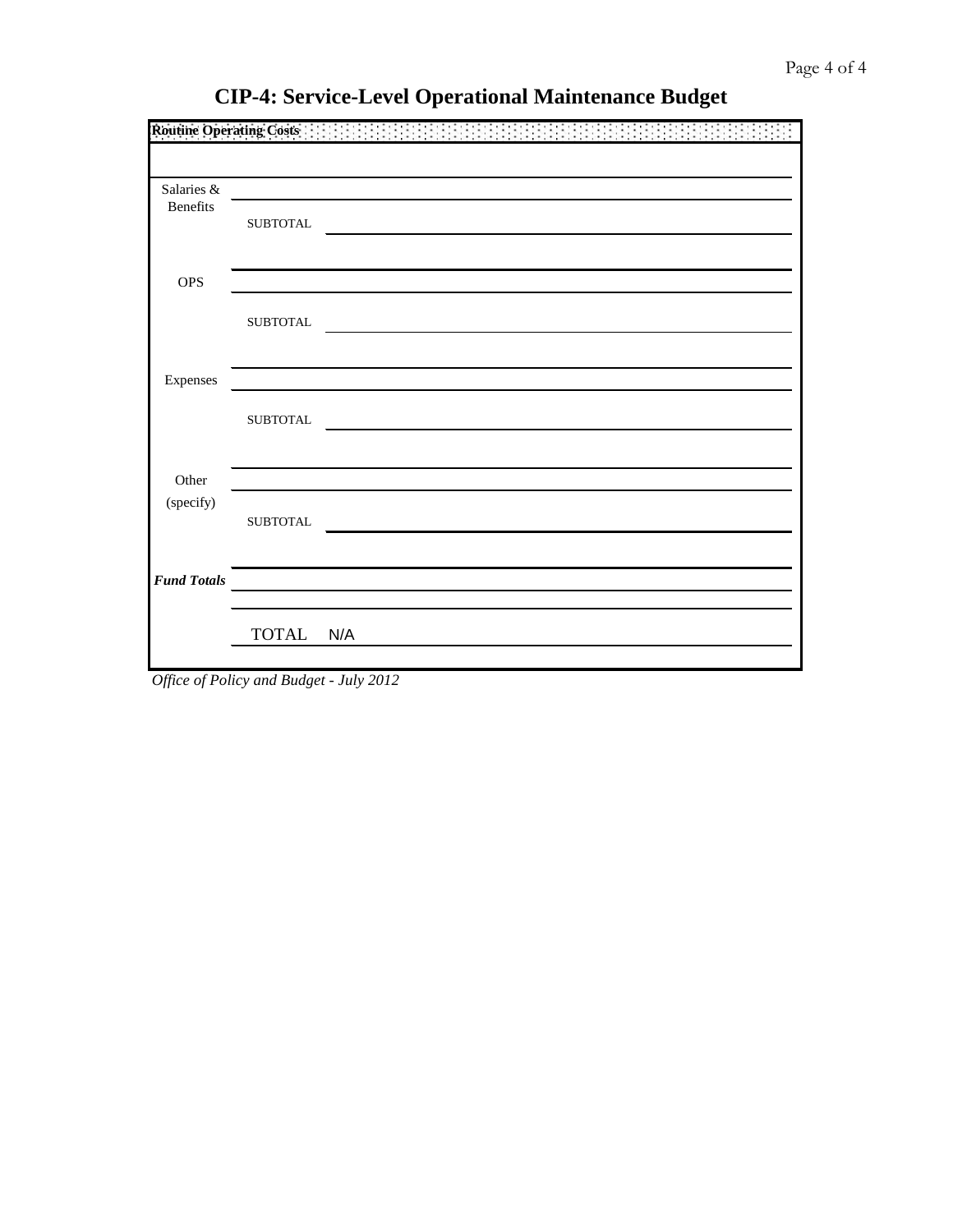| Agency:                              | Fish and Wildlife Conservation Commission                                                                                                                                                                                             |                 |                          |                 |                 |                 |
|--------------------------------------|---------------------------------------------------------------------------------------------------------------------------------------------------------------------------------------------------------------------------------------|-----------------|--------------------------|-----------------|-----------------|-----------------|
| Service:                             | Fish, Wildlife and Boating Law Enforcement                                                                                                                                                                                            |                 |                          |                 |                 |                 |
| <b>Square Feet</b><br><b>Managed</b> | FY 2012-13                                                                                                                                                                                                                            | FY 2013-14      | FY 2014-15               | FY 2015-16      | FY 2016-17      | FY 2017-18      |
|                                      | 682,803                                                                                                                                                                                                                               | 682,803         | 682,803                  | 682,803         | 682,803         | 682,803         |
|                                      | (NOTE: For FY 2011-12, enter the total square feet for facilities managed by your agency as indicated in the most<br>recent Facilities Inventory of the Department of Management Services. In each subsequent year, add to this total |                 |                          |                 |                 |                 |
|                                      | all new square feet requested by that time.)                                                                                                                                                                                          |                 |                          |                 |                 |                 |
|                                      | <b>EXISTING FACILITIES (All square feet listed above for FY 2012-13):</b>                                                                                                                                                             |                 |                          |                 |                 |                 |
| Preventive Maintenance               |                                                                                                                                                                                                                                       |                 |                          |                 |                 |                 |
|                                      | <b>Fund Code</b>                                                                                                                                                                                                                      | FY 2013-14      | FY 2014-15               | FY 2015-16      | FY 2016-17      | FY 2017-18      |
| Salaries &<br>Benefits               |                                                                                                                                                                                                                                       |                 |                          |                 |                 |                 |
|                                      | <b>SUBTOTAL</b>                                                                                                                                                                                                                       | 0               | 0                        | 0               | 0               | 0               |
| <b>OPS</b>                           | 1000                                                                                                                                                                                                                                  | 0               | 0                        | 0               | 0               | 0               |
|                                      | <b>SUBTOTAL</b>                                                                                                                                                                                                                       | $\cup$          | $\cup$                   | $\mathsf{U}$    | O               | U               |
| Expenses                             | 1000                                                                                                                                                                                                                                  | 0               | 0                        | 0               | 0               | 0               |
|                                      | 2261                                                                                                                                                                                                                                  | 0               | 0                        | 0               | 0               | 0               |
|                                      | 2672                                                                                                                                                                                                                                  | $\Omega$        | 0                        | $\Omega$        | 0               | 0               |
|                                      | <b>SUBTOTAL</b>                                                                                                                                                                                                                       | 0               | 0                        | 0               | 0               | 0               |
| Special                              |                                                                                                                                                                                                                                       |                 |                          |                 |                 |                 |
| Categories:                          |                                                                                                                                                                                                                                       |                 |                          |                 |                 |                 |
| 100777                               | 1000                                                                                                                                                                                                                                  | 42,445          | 43,718                   | 45,030          | 46,381          | 47,772          |
| 100777<br>109940                     | 2467                                                                                                                                                                                                                                  | 42,445<br>3,448 | 43,718<br>3,551          | 45,030<br>3,658 | 46,381<br>3,768 | 47,772<br>3,881 |
|                                      | 2261                                                                                                                                                                                                                                  |                 |                          |                 |                 |                 |
|                                      | <b>SUBTOTAL</b>                                                                                                                                                                                                                       | 88,338          | 90,988                   | 93,718          | 96,529          | 99,425          |
| <b>Fund Totals</b>                   |                                                                                                                                                                                                                                       |                 |                          |                 |                 |                 |
|                                      | 1000<br>2261                                                                                                                                                                                                                          | 42,445<br>3,448 | 43,718<br>$\overline{0}$ | 45,030<br>0     | 46,381<br>0     | 47,772<br>0     |
|                                      | 2467                                                                                                                                                                                                                                  | 42,445          | 43,718                   | 45,030          | 46,381          | 47,772          |
|                                      | 2672                                                                                                                                                                                                                                  | 0               | 3,551                    | 3,658           | 3,768           | 3,881           |
|                                      |                                                                                                                                                                                                                                       |                 |                          |                 |                 |                 |
|                                      | <b>TOTAL</b>                                                                                                                                                                                                                          | 88,338          | 90,988                   | 93,718          | 96,529          | 99,425          |
| General Maintenance                  |                                                                                                                                                                                                                                       |                 |                          |                 |                 |                 |
|                                      | <b>Fund Code</b>                                                                                                                                                                                                                      | FY 2013-14      | FY 2014-15               | FY 2015-16      | FY 2016-17      | FY 2017-18      |
| Salaries &<br>Benefits               |                                                                                                                                                                                                                                       | 0               | 0                        | 0               | 0               | 0               |
|                                      | <b>SUBTOTAL</b>                                                                                                                                                                                                                       | 0               | $\mathbf 0$              | 0               | 0               | 0               |
| <b>OPS</b>                           | 2467                                                                                                                                                                                                                                  | 0               | 0                        | 0               | 0               | 0               |
|                                      | <b>SUBTOTAL</b>                                                                                                                                                                                                                       | 0               | 0                        | $\pmb{0}$       | 0               | 0               |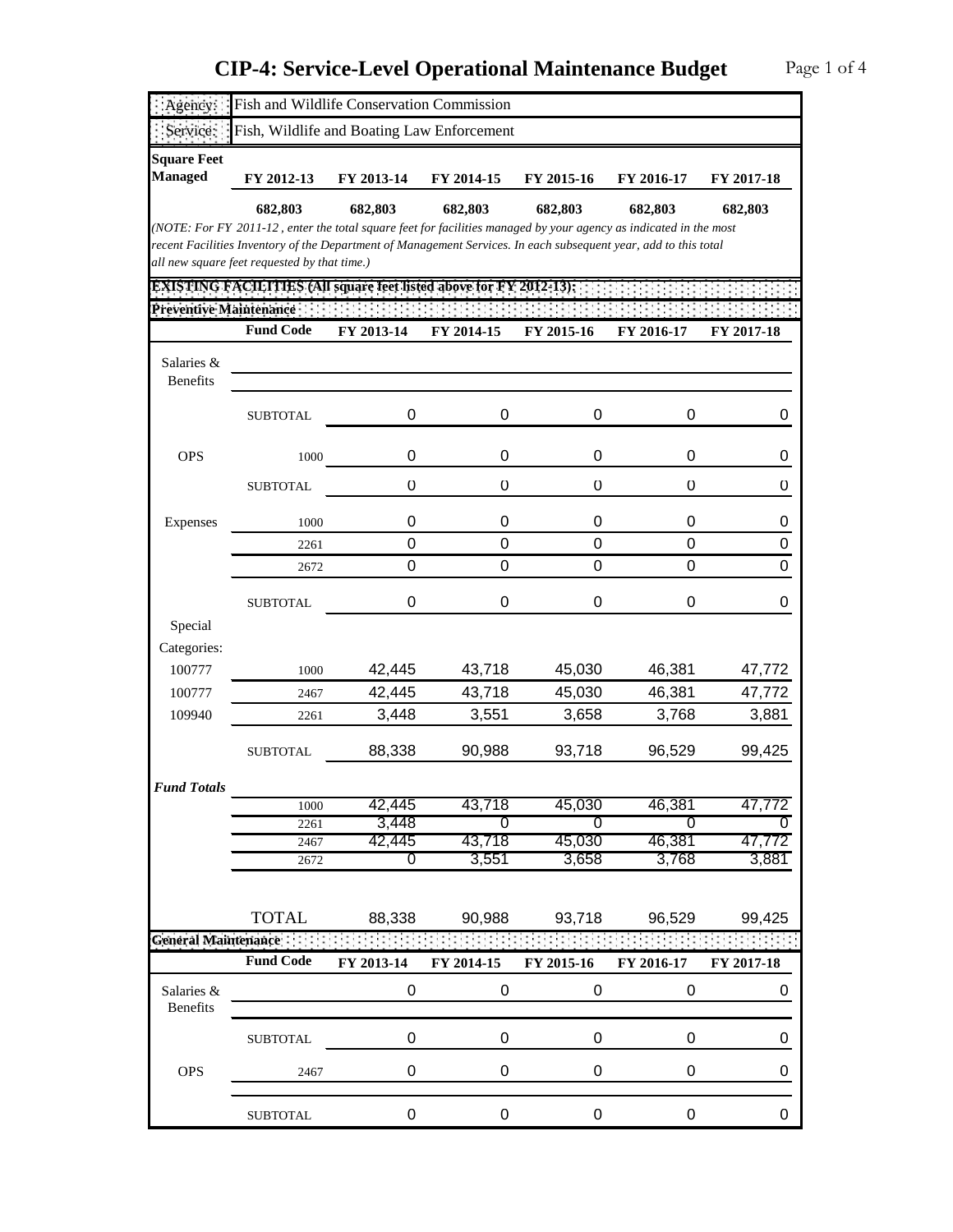| Expenses                       | 1000                                                                      | 2,892       | 2,979       | 3,068            | 3,160            | 3,255            |
|--------------------------------|---------------------------------------------------------------------------|-------------|-------------|------------------|------------------|------------------|
|                                | 2672                                                                      | 2,892       | 2,979       | 3,068            | 3,160            | 3,255            |
|                                | <b>SUBTOTAL</b>                                                           | 5,784       | 5,958       | 6,136            | 6,320            | 6,510            |
| Special                        |                                                                           |             |             |                  |                  |                  |
| Categories:                    |                                                                           |             |             |                  |                  |                  |
| 100777                         | 1000                                                                      | 42,445      | 43,718      | 45,030           | 46,381           | 47,772           |
| 100777                         | 2467                                                                      | 42,445      | 43,718      | 45,030           | 46,381           | 47,772           |
| 102228                         | 2467                                                                      | 1,300       | 1,339       | 1,379            | 1,421            | 1,463            |
| 100228                         | 2931                                                                      | 5,850       | 6,026       | 6,206            | 6,392            | 6,584            |
|                                | <b>SUBTOTAL</b>                                                           | 92,040      | 94,801      | 97,645           | 100,575          | 103,592          |
|                                |                                                                           |             |             |                  |                  |                  |
| <b>Fund Totals</b>             | 1000                                                                      | 45,337      | 46,697      | 48,098           | 49,541           | 51,027           |
|                                | 2467                                                                      | 43,745      | 45,057      | 46,409           | 47,801           | 49,235           |
|                                | 2672                                                                      | 8,742       | 9,004       | 9,274            | 9,553            | 9,839            |
|                                |                                                                           |             |             |                  |                  |                  |
|                                | <b>TOTAL</b>                                                              | 97,824      | 100,759     | 103,781          | 106,895          | 110,102          |
| <b>Routine Operating Costs</b> |                                                                           |             |             |                  |                  |                  |
|                                | <b>Fund Code</b>                                                          | FY 2013-14  | FY 2014-15  | FY 2015-16       | FY 2016-17       | FY 2017-18       |
| Salaries &                     |                                                                           |             |             |                  |                  |                  |
| <b>Benefits</b>                |                                                                           |             |             |                  |                  |                  |
|                                | <b>SUBTOTAL</b>                                                           | 0           |             |                  |                  |                  |
| <b>OPS</b>                     | 1000                                                                      |             |             |                  |                  |                  |
|                                | <b>SUBTOTAL</b>                                                           |             |             |                  |                  |                  |
| Expenses                       | 1000                                                                      | O           | $\cup$      | U                | U                | U                |
|                                | 2261                                                                      | $\Omega$    | 0           | 0                | 0                | 0                |
|                                | 2467                                                                      | $\mathbf 0$ | 0           | 0                | $\boldsymbol{0}$ | $\mathbf 0$      |
|                                | 2931                                                                      | $\mathbf 0$ | 0           | $\Omega$         | $\mathbf 0$      | $\boldsymbol{0}$ |
|                                |                                                                           |             |             |                  |                  |                  |
|                                | <b>SUBTOTAL</b>                                                           | $\mathbf 0$ | 0           | 0                | $\boldsymbol{0}$ | 0                |
| Special                        |                                                                           |             |             |                  |                  |                  |
| Categories:<br>100777          | 1000                                                                      | 42,446      | 43,719      | 45,030           | 46,381           | 47.773           |
| 100777                         | 2467                                                                      | 42,445      | 43,718      | 45,030           | 46,381           | 47,772           |
| 102228                         | 2931                                                                      | $\mathbf 0$ | $\mathbf 0$ | $\boldsymbol{0}$ | $\mathbf 0$      | 0                |
| 109940                         |                                                                           | 6,880       | 7,086       | 7,299            | 7,518            | 7,744            |
|                                | 2467                                                                      | $\Omega$    | $\Omega$    | 0                |                  |                  |
| 109940                         | 2931                                                                      |             |             |                  | 0                | 0                |
|                                | <b>SUBTOTAL</b>                                                           | 91,771      | 94,524      | 97,359           | 100,280          | 103,289          |
|                                |                                                                           |             |             |                  |                  |                  |
| <b>Fund Totals</b>             | 1000                                                                      | 42,446      | 43,719      | 45,030           | 46,381           | 47,773           |
|                                | 2261                                                                      | 0           | 0           | $\Omega$         | 0                | 0                |
|                                | 2467                                                                      | 49,325      | 50,805      | 52,329           | 53,899           | 55,516           |
|                                | 2931                                                                      | 0           | 0           | 0                | 0                | 0                |
|                                |                                                                           |             |             |                  |                  |                  |
|                                | <b>TOTAL</b>                                                              | 91,771      | 94,524      | 97,359           | 100,280          | 103,289          |
|                                | NEW FACILITIES (Only those square feet added in FY 2012-2013 and beyond): |             |             |                  |                  |                  |
| Preventive Maintenance:        |                                                                           |             |             |                  |                  |                  |
|                                | <b>Fund Code</b>                                                          | FY 2013-14  | FY 2014-15  | FY 2015-16       | FY 2016-17       | FY 2017-18       |
| Salaries &                     |                                                                           |             |             |                  |                  |                  |
| Benefits                       |                                                                           |             |             |                  |                  |                  |
|                                |                                                                           |             |             |                  |                  |                  |

 $\mathbf{r}$ 

SUBTOTAL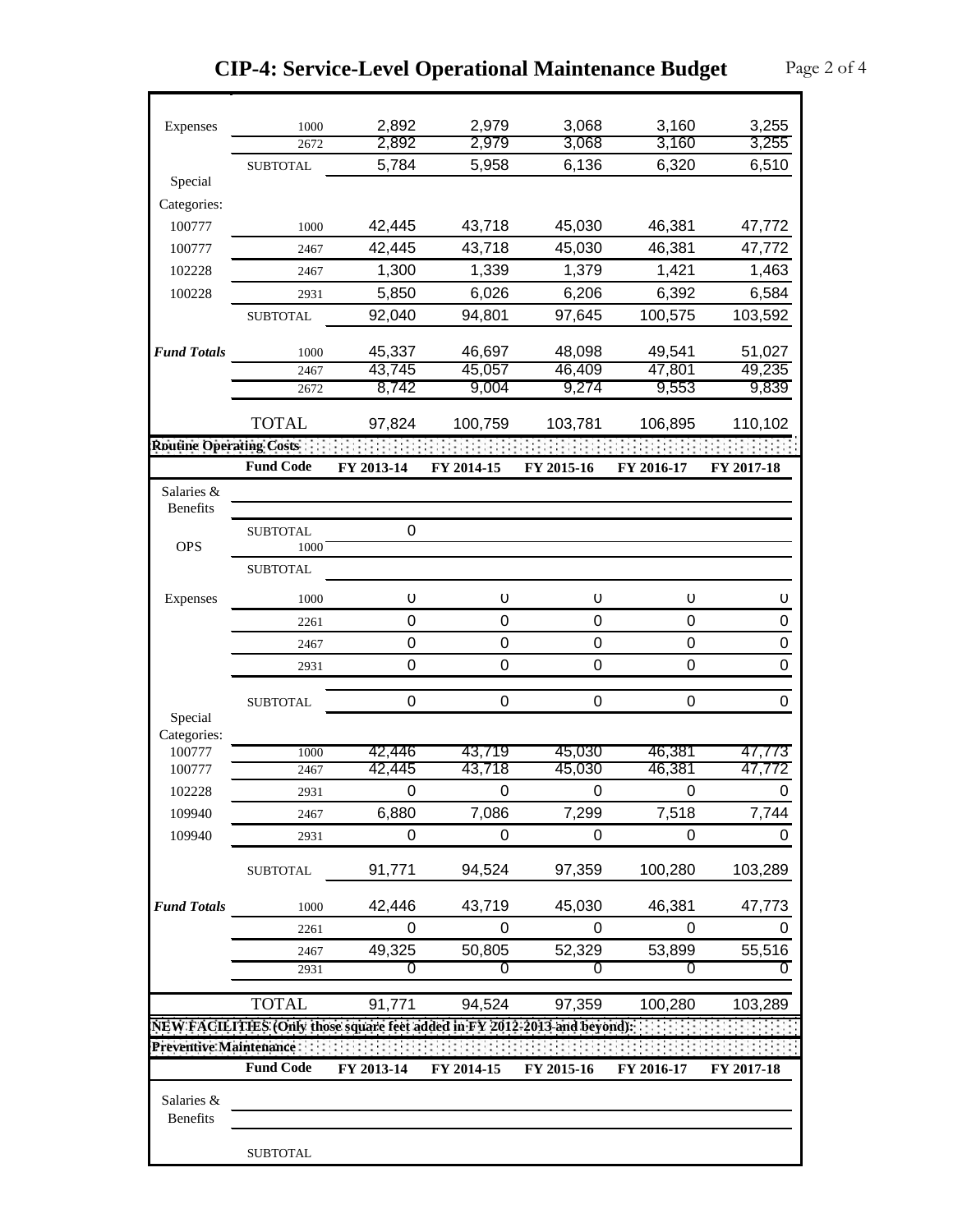OPS

| ce-Level Operational Maintenance Budget |  |
|-----------------------------------------|--|
|                                         |  |
|                                         |  |
|                                         |  |
|                                         |  |

|                         | <b>SUBTOTAL</b>  |                                                           |            |                                                                                                                       |            |            |
|-------------------------|------------------|-----------------------------------------------------------|------------|-----------------------------------------------------------------------------------------------------------------------|------------|------------|
| Expenses                |                  |                                                           |            |                                                                                                                       |            |            |
|                         |                  |                                                           |            |                                                                                                                       |            |            |
|                         |                  |                                                           |            |                                                                                                                       |            |            |
|                         | <b>SUBTOTAL</b>  |                                                           |            |                                                                                                                       |            |            |
| Other                   |                  |                                                           |            |                                                                                                                       |            |            |
| (specify)               |                  |                                                           |            |                                                                                                                       |            |            |
|                         | <b>SUBTOTAL</b>  |                                                           |            |                                                                                                                       |            |            |
|                         |                  |                                                           |            |                                                                                                                       |            |            |
| <b>Fund Totals</b>      |                  | <u> 1989 - Johann Barnett, fransk politiker (d. 1989)</u> |            |                                                                                                                       |            |            |
|                         |                  |                                                           |            |                                                                                                                       |            |            |
|                         |                  |                                                           |            |                                                                                                                       |            |            |
|                         | <b>TOTAL</b>     | N/A                                                       |            |                                                                                                                       |            |            |
| General Maintenance     |                  | di l                                                      |            |                                                                                                                       |            |            |
|                         | <b>Fund Code</b> | FY 2013-14                                                | FY 2014-15 | FY 2015-16                                                                                                            | FY 2016-17 | FY 2017-18 |
| Salaries &              |                  |                                                           |            |                                                                                                                       |            |            |
| Benefits                |                  |                                                           |            |                                                                                                                       |            |            |
|                         | <b>SUBTOTAL</b>  |                                                           |            |                                                                                                                       |            |            |
| <b>OPS</b>              |                  |                                                           |            |                                                                                                                       |            |            |
|                         |                  |                                                           |            |                                                                                                                       |            |            |
|                         |                  |                                                           |            |                                                                                                                       |            |            |
|                         | <b>SUBTOTAL</b>  |                                                           |            | <u> 1989 - Johann Harry Barn, mars ar breist fan de Amerikaanske kommunenter fan de Amerikaanske kommunente fan d</u> |            |            |
| Expenses                |                  |                                                           |            |                                                                                                                       |            |            |
|                         |                  |                                                           |            |                                                                                                                       |            |            |
|                         |                  |                                                           |            |                                                                                                                       |            |            |
|                         | ${\tt SUBTOTAL}$ |                                                           |            |                                                                                                                       |            |            |
| Other                   |                  |                                                           |            |                                                                                                                       |            |            |
| (specify)               |                  |                                                           |            |                                                                                                                       |            |            |
|                         |                  |                                                           |            |                                                                                                                       |            |            |
|                         | <b>SUBTOTAL</b>  |                                                           |            |                                                                                                                       |            |            |
| <b>Fund Totals</b>      |                  |                                                           |            |                                                                                                                       |            |            |
|                         |                  |                                                           |            |                                                                                                                       |            |            |
|                         |                  |                                                           |            |                                                                                                                       |            |            |
|                         | <b>TOTAL</b>     | N/A                                                       |            |                                                                                                                       |            |            |
| Routine Operating Costs |                  |                                                           |            |                                                                                                                       |            |            |
|                         | <b>Fund Code</b> | FY 2013-14                                                | FY 2014-15 | FY 2015-16                                                                                                            | FY 2016-17 | FY 2017-18 |
| Salaries &              |                  |                                                           |            |                                                                                                                       |            |            |
| Benefits                |                  |                                                           |            |                                                                                                                       |            |            |
|                         | <b>SUBTOTAL</b>  |                                                           |            |                                                                                                                       |            |            |
|                         |                  |                                                           |            |                                                                                                                       |            |            |
|                         |                  |                                                           |            |                                                                                                                       |            |            |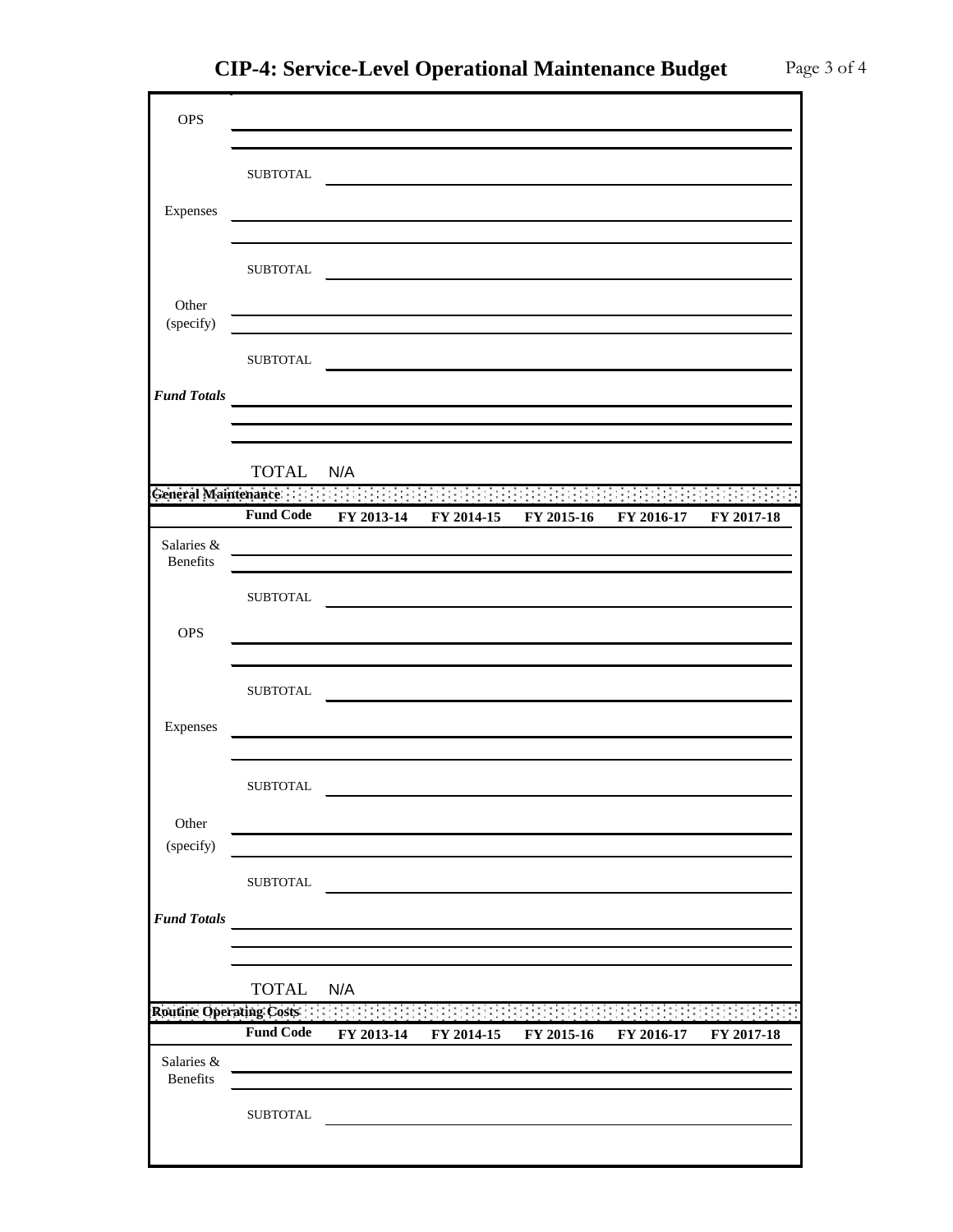| <b>OPS</b>         |                  |  |
|--------------------|------------------|--|
|                    |                  |  |
|                    | <b>SUBTOTAL</b>  |  |
| Expenses           |                  |  |
|                    |                  |  |
|                    | <b>SUBTOTAL</b>  |  |
| Other              |                  |  |
| (specify)          |                  |  |
|                    | ${\tt SUBTOTAL}$ |  |
| <b>Fund Totals</b> |                  |  |
|                    |                  |  |
|                    |                  |  |
|                    | TOTAL N/A        |  |

*Office of Policy and Budget - July 2012*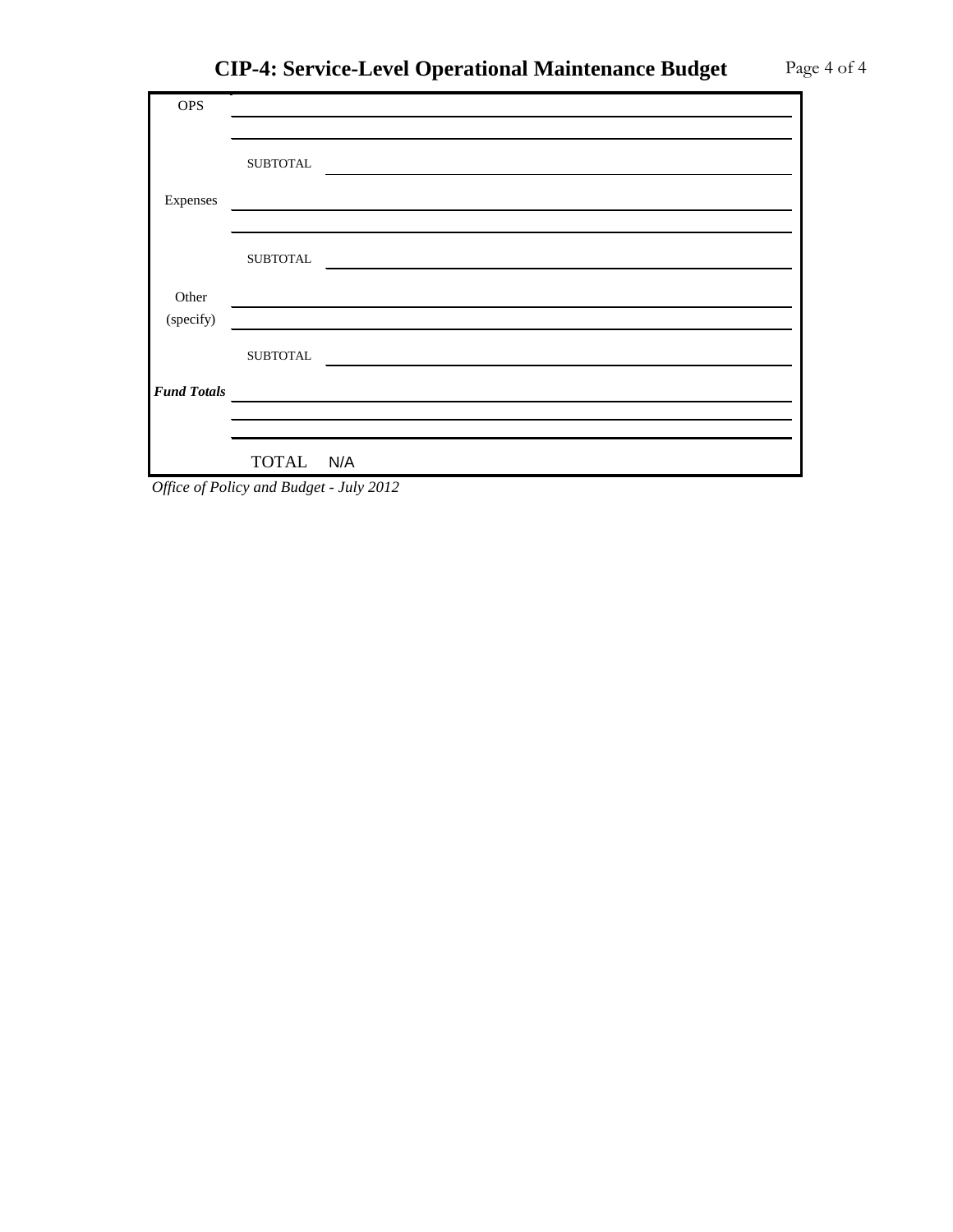| Agency                               | Fish and Wildlife Conservation Commission                                                                                                                        |            |            |            |            |            |
|--------------------------------------|------------------------------------------------------------------------------------------------------------------------------------------------------------------|------------|------------|------------|------------|------------|
|                                      | Hunting & Game Management                                                                                                                                        |            |            |            |            |            |
| <b>Square Feet</b><br><b>Managed</b> | FY 2012-13                                                                                                                                                       | FY 2013-14 | FY 2014-15 | FY 2015-16 | FY 2016-17 | FY 2017-18 |
|                                      | 682,803                                                                                                                                                          | 682,803    | 682,803    | 682,803    | 682,803    | 682,803    |
|                                      | (NOTE: For FY 2011-12, enter the total square feet for facilities managed by your agency as indicated in the most                                                |            |            |            |            |            |
|                                      | recent Facilities Inventory of the Department of Management Services. In each subsequent year, add to this total<br>all new square feet requested by that time.) |            |            |            |            |            |
|                                      | <b>EXISTING FACILITIES (All square feet listed above for FY 2012-13):</b>                                                                                        |            |            |            |            |            |
| <b>Preventive Maintenance:</b>       |                                                                                                                                                                  |            |            |            |            |            |
|                                      | <b>Fund Code</b>                                                                                                                                                 | FY 2013-14 | FY 2014-15 | FY 2015-16 | FY 2016-17 | FY 2017-18 |
| Salaries &<br>Benefits               |                                                                                                                                                                  |            |            |            |            |            |
|                                      | <b>SUBTOTAL</b>                                                                                                                                                  |            |            |            |            |            |
| <b>OPS</b>                           |                                                                                                                                                                  |            |            |            |            |            |
|                                      | <b>SUBTOTAL</b>                                                                                                                                                  |            |            |            |            |            |
| Expenses                             | 2672                                                                                                                                                             | 345        | 355        | 366        | 377        | 388        |
|                                      | <b>SUBTOTAL</b>                                                                                                                                                  | 345        | 355        | 366        | 377        | 388        |
| Special<br>Categories                |                                                                                                                                                                  |            |            |            |            |            |
| 109940                               | 2672                                                                                                                                                             | 8,063      | 8,305      | 8,554      | 8,811      | 9,075      |
| 109960                               | 2261                                                                                                                                                             | 9,500      | 9,785      | 10,079     | 10,381     | 10,692     |
|                                      | <b>SUBTOTAL</b>                                                                                                                                                  | 9,500      | 9,785      | 10,079     | 10,381     | 10,692     |
| <b>Fund Totals</b>                   | 2261                                                                                                                                                             | 9,500      | 355        | 366        | 377        | 388        |
|                                      | 2672                                                                                                                                                             | 8,408      | 8,660      | 8,920      | 9,188      | 9,463      |
|                                      | <b>TOTAL</b>                                                                                                                                                     | 17,908     | 9,016      | 9,286      | 9,565      | 9,852      |
| <b>General Maintenance</b>           |                                                                                                                                                                  |            |            |            |            |            |
|                                      | <b>Fund Code</b>                                                                                                                                                 | FY 2013-14 | FY 2014-15 | FY 2015-16 | FY 2016-17 | FY 2017-18 |
| Salaries &<br><b>Benefits</b>        |                                                                                                                                                                  |            |            |            |            |            |
|                                      | <b>SUBTOTAL</b>                                                                                                                                                  |            |            |            |            |            |
| <b>OPS</b>                           | 2672                                                                                                                                                             | 1,379      | 1,420      | 1,463      | 1,507      | 1,552      |
|                                      | <b>SUBTOTAL</b>                                                                                                                                                  | 1,379      | 1,420      | 1,463      | 1,507      | 1,552      |
| Expenses                             | 2261                                                                                                                                                             | 345        | 355        | 366        | 377        | 388        |
|                                      | 2672                                                                                                                                                             | 345        | 355        | 366        | 377        | 388        |
|                                      | <b>SUBTOTAL</b>                                                                                                                                                  | 690        | 711        | 732        | 754        | 777        |
| Special<br>Categories                |                                                                                                                                                                  |            |            |            |            |            |
| 100777                               | 2672                                                                                                                                                             | 1,910      | 1,967      | 2,026      | 2,087      | 2,150      |
| 109940                               | 2261                                                                                                                                                             | 8,063      | 8,305      | 8,554      | 8,811      | 9,075      |
| 109060                               | 2672                                                                                                                                                             | 9,500      | 9,785      | 10,079     | 10,381     | 10,692     |
|                                      | <b>SUBTOTAL</b>                                                                                                                                                  | 19,473     | 20,057     | 20,659     | 21,279     | 21,917     |
| <b>Fund Totals</b>                   | 2261                                                                                                                                                             | 8,408      | 8,660      | 8,920      | 9,188      | 9,463      |
|                                      | 2672                                                                                                                                                             | 13,134     | 3,743      | 3,855      | 3,971      | 4,090      |
|                                      | <b>TOTAL</b>                                                                                                                                                     | 21,542     | 12,403     | 12,775     | 13,159     | 13,553     |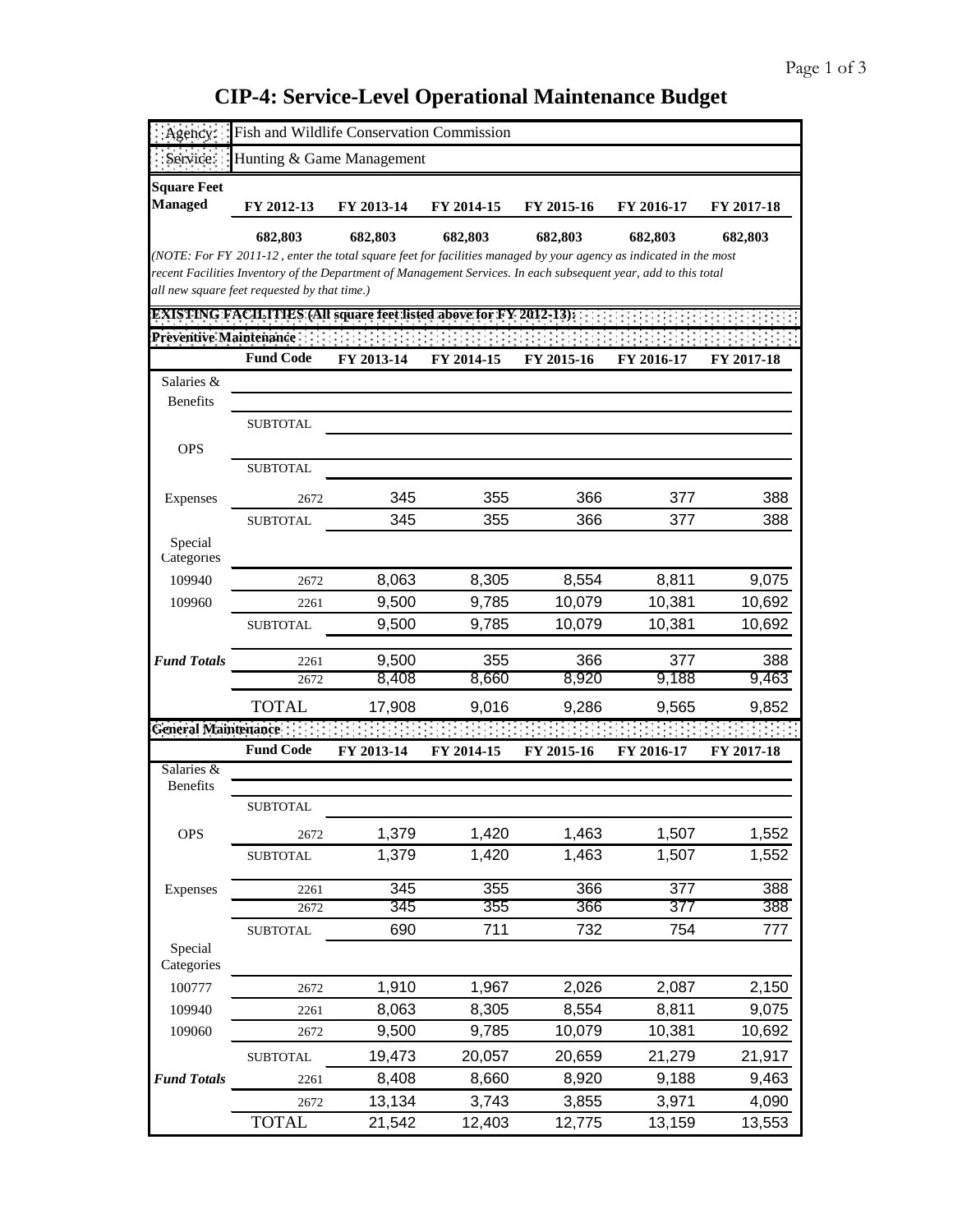|                        | <b>Fund Code</b>        | FY 2013-14                                                                | FY 2014-15 | FY 2015-16 | FY 2016-17 | FY 2017-18 |
|------------------------|-------------------------|---------------------------------------------------------------------------|------------|------------|------------|------------|
| Salaries &             |                         |                                                                           |            |            |            |            |
| <b>Benefits</b>        |                         |                                                                           |            |            |            |            |
|                        | <b>SUBTOTAL</b>         |                                                                           |            |            |            |            |
| <b>OPS</b>             |                         |                                                                           |            |            |            |            |
|                        |                         |                                                                           |            |            |            |            |
|                        | <b>SUBTOTAL</b>         |                                                                           |            |            |            |            |
| Expenses               | 2261                    | 345                                                                       | 355        | 366        | 377        | 388        |
|                        | 2672                    | 345                                                                       | 355        | 366        | 377        | 388        |
|                        | <b>SUBTOTAL</b>         | 690                                                                       | 711        | 732        | 754        | 777        |
| Special                |                         |                                                                           |            |            |            |            |
| Categories             |                         |                                                                           |            |            |            |            |
| 100340                 | 2672                    | 0                                                                         | 0          | 0          | 0          | Ω          |
| 109940                 | 2672                    | 8,063                                                                     | 8,305      | 8,554      | 8,811      | 9,075      |
|                        | <b>SUBTOTAL</b>         | 8,063                                                                     | 8,305      | 8,554      | 8,811      | 9,075      |
|                        |                         |                                                                           |            |            |            |            |
| <b>Fund Totals</b>     | 2261                    | 345                                                                       | 355        | 366        | 377        | 388        |
|                        | 2672                    | 8,408                                                                     | 8,660      | 8,920      | 9,188      | 9,463      |
|                        |                         |                                                                           |            |            |            |            |
|                        | <b>TOTAL</b>            | 8,753                                                                     | 9,016      | 9,286      | 9,565      | 9,852      |
|                        |                         | NEW FACILITIES (Only those square feet added in FY 2012-2013 and beyond): |            |            |            |            |
|                        | Preventive Maintenance: | $\sim$                                                                    |            |            |            |            |
|                        | <b>Fund Code</b>        | FY 2013-14                                                                | FY 2014-15 | FY 2015-16 | FY 2016-17 | FY 2017-18 |
| Salaries &             |                         |                                                                           |            |            |            |            |
| <b>Benefits</b>        |                         |                                                                           |            |            |            |            |
|                        |                         |                                                                           |            |            |            |            |
|                        |                         |                                                                           |            |            |            |            |
|                        | <b>SUBTOTAL</b>         |                                                                           |            |            |            |            |
| <b>OPS</b>             |                         |                                                                           |            |            |            |            |
|                        |                         |                                                                           |            |            |            |            |
|                        |                         |                                                                           |            |            |            |            |
|                        | <b>SUBTOTAL</b>         |                                                                           |            |            |            |            |
| Expenses               |                         |                                                                           |            |            |            |            |
|                        |                         |                                                                           |            |            |            |            |
|                        |                         |                                                                           |            |            |            |            |
|                        | <b>SUBTOTAL</b>         |                                                                           |            |            |            |            |
| Other                  |                         |                                                                           |            |            |            |            |
| (specify)              |                         |                                                                           |            |            |            |            |
|                        |                         |                                                                           |            |            |            |            |
|                        | <b>SUBTOTAL</b>         |                                                                           |            |            |            |            |
| <b>Fund Totals</b>     |                         |                                                                           |            |            |            |            |
| General Maintenance :: | <b>TOTAL</b>            | N/A                                                                       |            |            |            |            |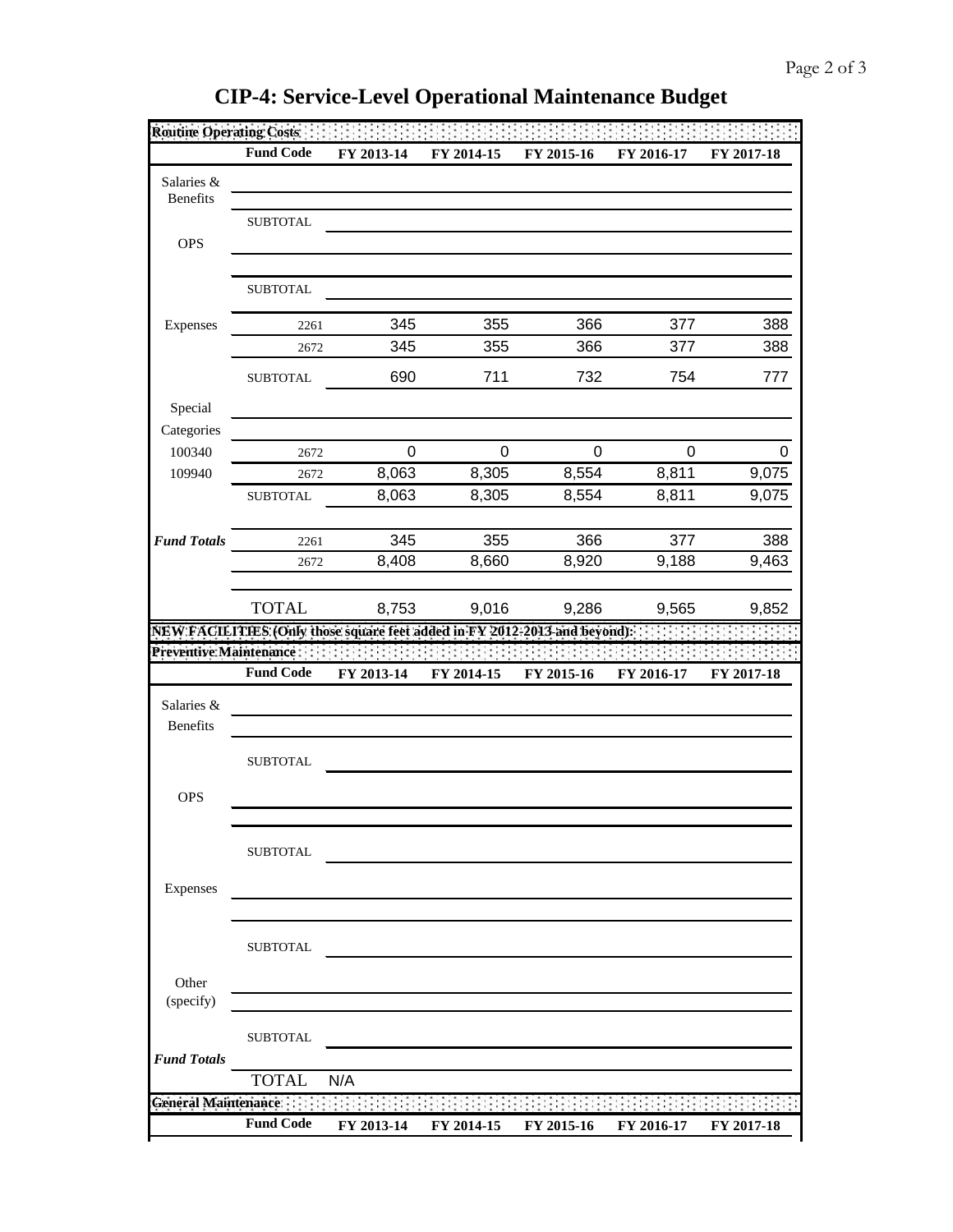| Salaries &                     |                  |            |                                                                                                                                                                                                                               |            |            |            |
|--------------------------------|------------------|------------|-------------------------------------------------------------------------------------------------------------------------------------------------------------------------------------------------------------------------------|------------|------------|------------|
| Benefits                       |                  |            |                                                                                                                                                                                                                               |            |            |            |
|                                | <b>SUBTOTAL</b>  |            |                                                                                                                                                                                                                               |            |            |            |
| <b>OPS</b>                     |                  |            |                                                                                                                                                                                                                               |            |            |            |
|                                |                  |            |                                                                                                                                                                                                                               |            |            |            |
|                                |                  |            |                                                                                                                                                                                                                               |            |            |            |
|                                | ${\tt SUBTOTAL}$ |            |                                                                                                                                                                                                                               |            |            |            |
| Expenses                       |                  |            |                                                                                                                                                                                                                               |            |            |            |
|                                | ${\tt SUBTOTAL}$ |            |                                                                                                                                                                                                                               |            |            |            |
| Other                          |                  |            |                                                                                                                                                                                                                               |            |            |            |
| (specify)                      |                  |            |                                                                                                                                                                                                                               |            |            |            |
|                                |                  |            |                                                                                                                                                                                                                               |            |            |            |
|                                | ${\tt SUBTOTAL}$ |            | the control of the control of the control of the control of the control of the control of the control of the control of the control of the control of the control of the control of the control of the control of the control |            |            |            |
| <b>Fund Totals</b>             |                  |            |                                                                                                                                                                                                                               |            |            |            |
|                                |                  |            |                                                                                                                                                                                                                               |            |            |            |
|                                | <b>TOTAL</b>     | N/A        |                                                                                                                                                                                                                               |            |            |            |
| <b>Routine Operating Costs</b> |                  |            |                                                                                                                                                                                                                               |            |            |            |
|                                | <b>Fund Code</b> | FY 2013-14 | FY 2014-15                                                                                                                                                                                                                    | FY 2015-16 | FY 2016-17 | FY 2017-18 |
| Salaries &                     |                  |            |                                                                                                                                                                                                                               |            |            |            |
| Benefits                       |                  |            |                                                                                                                                                                                                                               |            |            |            |
|                                | <b>SUBTOTAL</b>  |            |                                                                                                                                                                                                                               |            |            |            |
|                                |                  |            |                                                                                                                                                                                                                               |            |            |            |
| <b>OPS</b>                     |                  |            |                                                                                                                                                                                                                               |            |            |            |
|                                |                  |            |                                                                                                                                                                                                                               |            |            |            |
|                                | <b>SUBTOTAL</b>  |            |                                                                                                                                                                                                                               |            |            |            |
|                                |                  |            |                                                                                                                                                                                                                               |            |            |            |
| Expenses                       |                  |            |                                                                                                                                                                                                                               |            |            |            |
|                                |                  |            |                                                                                                                                                                                                                               |            |            |            |
|                                | <b>SUBTOTAL</b>  |            |                                                                                                                                                                                                                               |            |            |            |
|                                |                  |            |                                                                                                                                                                                                                               |            |            |            |
| Other                          |                  |            |                                                                                                                                                                                                                               |            |            |            |
| (specify)                      |                  |            |                                                                                                                                                                                                                               |            |            |            |
|                                | <b>SUBTOTAL</b>  |            |                                                                                                                                                                                                                               |            |            |            |
| <b>Fund Totals</b>             |                  |            |                                                                                                                                                                                                                               |            |            |            |
|                                |                  |            |                                                                                                                                                                                                                               |            |            |            |
|                                |                  |            |                                                                                                                                                                                                                               |            |            |            |
|                                | <b>TOTAL</b>     | N/A        |                                                                                                                                                                                                                               |            |            |            |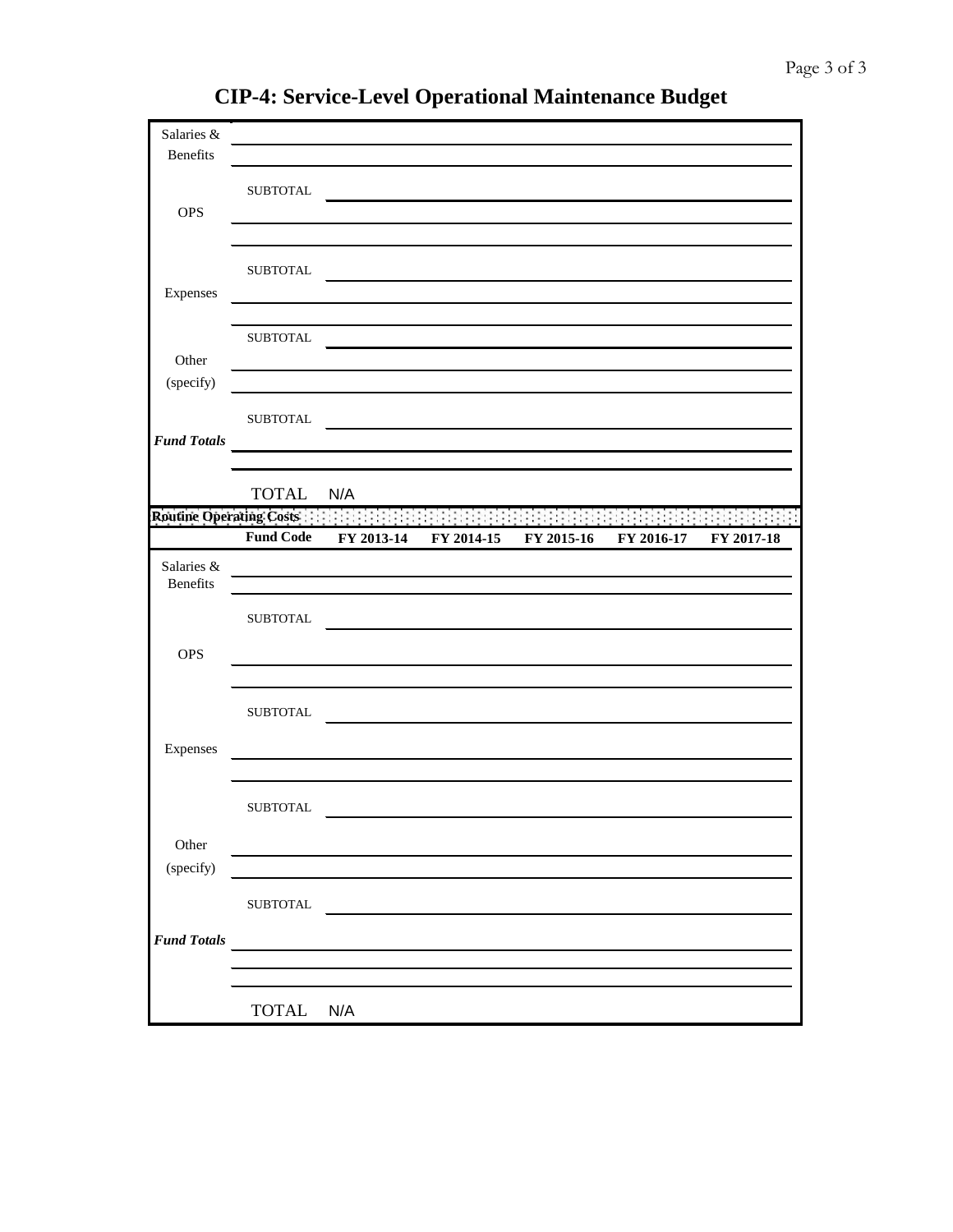| : Agency:                            | Fish and Wildlife Conservation Commission                                                                                                                        |                |                |                |                |                |
|--------------------------------------|------------------------------------------------------------------------------------------------------------------------------------------------------------------|----------------|----------------|----------------|----------------|----------------|
| Service:                             | Habitat & Species Conservation                                                                                                                                   |                |                |                |                |                |
| <b>Square Feet</b><br><b>Managed</b> | FY 2012-13                                                                                                                                                       | FY 2013-14     | FY 2014-15     | FY 2015-16     | FY 2016-17     | FY 2017-18     |
|                                      | 682,803                                                                                                                                                          | 682,803        | 682,803        | 682,803        | 682,803        | 682,803        |
|                                      | (NOTE: For FY 2011-12, enter the total square feet for facilities managed by your agency as indicated in the most                                                |                |                |                |                |                |
|                                      | recent Facilities Inventory of the Department of Management Services. In each subsequent year, add to this total<br>all new square feet requested by that time.) |                |                |                |                |                |
|                                      | <b>EXISTING FACILITIES (All square feet listed above for FY 2012-13):</b>                                                                                        |                |                |                |                |                |
| Preventive Maintenance               |                                                                                                                                                                  |                |                |                |                |                |
|                                      | <b>Fund Code</b>                                                                                                                                                 | FY 2013-14     | FY 2014-15     | FY 2015-16     | FY 2016-17     | FY 2017-18     |
|                                      |                                                                                                                                                                  |                |                |                |                |                |
| Salaries &<br><b>Benefits</b>        |                                                                                                                                                                  |                |                |                |                |                |
|                                      |                                                                                                                                                                  |                |                |                |                |                |
|                                      | <b>SUBTOTAL</b>                                                                                                                                                  |                |                |                |                |                |
|                                      |                                                                                                                                                                  |                |                |                |                |                |
| <b>OPS</b>                           |                                                                                                                                                                  |                |                |                |                |                |
|                                      | <b>SUBTOTAL</b>                                                                                                                                                  |                |                |                |                |                |
|                                      |                                                                                                                                                                  |                |                |                |                |                |
| Expenses                             | 2030                                                                                                                                                             | 895            | 922            | 950            | 978            | 1,007          |
|                                      | 2423                                                                                                                                                             | 1,009          | 1,039          | 1,070          | 1,103          | 1,136          |
|                                      |                                                                                                                                                                  |                |                |                |                |                |
|                                      |                                                                                                                                                                  |                |                |                |                |                |
|                                      | <b>SUBTOTAL</b>                                                                                                                                                  | 1,904          | 1,961          | 2,020          | 2,081          | 2,143          |
|                                      |                                                                                                                                                                  |                |                |                |                |                |
| Special                              |                                                                                                                                                                  |                |                |                |                |                |
| Categories                           |                                                                                                                                                                  |                |                |                |                |                |
| 100228<br>100340                     | 2931<br>2672                                                                                                                                                     | 5,195<br>4,064 | 5,351<br>4,186 | 5,511<br>4,311 | 5,677<br>4,441 | 5,847<br>4,574 |
| 100777                               | 2931                                                                                                                                                             | 27,294         | 28,113         | 28,956         | 29,825         | 30,720         |
| 101012                               | 2672                                                                                                                                                             | 22,096         | 22,758         | 23,441         | 24,144         | 24,869         |
| 102229                               | 2672                                                                                                                                                             | 470            | 484            | 499            | 514            | 529            |
| 104070                               | 2423                                                                                                                                                             | 3,697          | 3,808          | 3,922          | 4,040          | 4,161          |
| 109940                               | 2261                                                                                                                                                             | 15,383         | 15,844         | 16,320         | 16,809         | 17,314         |
|                                      | <b>SUBTOTAL</b>                                                                                                                                                  | 78,199         | 80,544         | 82,961         | 85,450         | 88,013         |
|                                      |                                                                                                                                                                  |                |                |                |                |                |
|                                      |                                                                                                                                                                  |                |                |                |                |                |
| <b>Fund Totals</b>                   | 2030                                                                                                                                                             | 895            | 922            | 950            | 978            | 1,007          |
|                                      | 2261                                                                                                                                                             | 15,383         | 15,844         | 16,320         | 16,809         | 17,314         |
|                                      | 2423                                                                                                                                                             | 4,706          | 4,847          | 4,993          | 5,142          | 5,297          |
|                                      | 2672                                                                                                                                                             | 49,860         | 51,355         | 52,896         | 54,483         | 56,117         |
|                                      | 2931                                                                                                                                                             | 32,489         | 33,464         | 34,468         | 35,502         | 36,567         |
|                                      |                                                                                                                                                                  |                |                |                |                |                |
|                                      | <b>TOTAL</b>                                                                                                                                                     | 103,333        | 106,432        | 109,625        | 112,914        | 116,302        |
| General Maintenance :                |                                                                                                                                                                  |                |                |                |                |                |
|                                      | <b>Fund Code</b>                                                                                                                                                 | FY 2013-14     | FY 2014-15     | FY 2015-16     | FY 2016-17     | FY 2017-18     |
| Salaries &                           |                                                                                                                                                                  |                |                |                |                |                |
| Benefits                             |                                                                                                                                                                  |                |                |                |                |                |
|                                      |                                                                                                                                                                  |                |                |                |                |                |
|                                      | <b>SUBTOTAL</b>                                                                                                                                                  |                |                |                |                |                |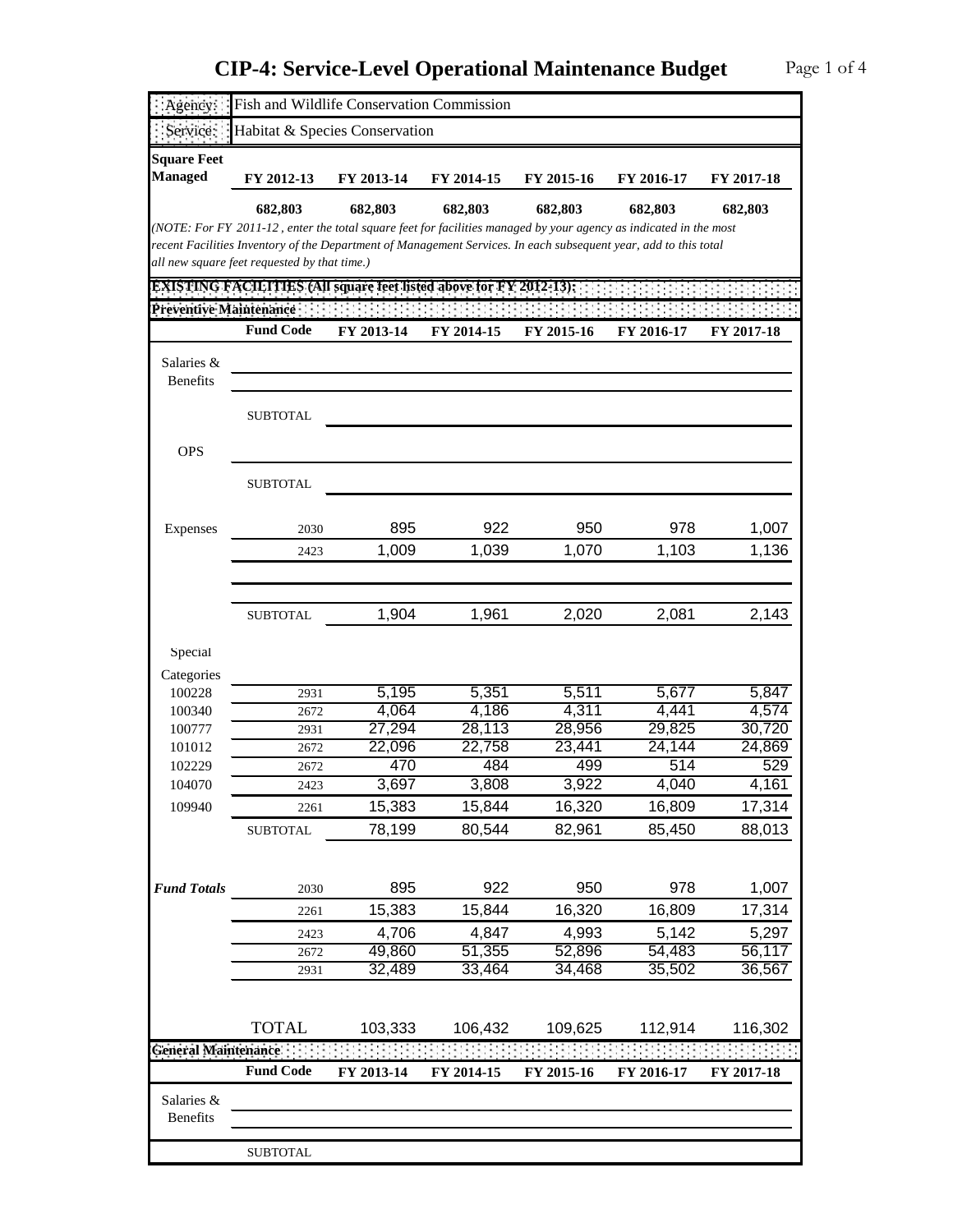| <b>OPS</b>                      | 2030             | 315        | 324        | 334        | 344        | 355        |
|---------------------------------|------------------|------------|------------|------------|------------|------------|
|                                 | <b>SUBTOTAL</b>  | 315        | 324        | 334        | 344        | 355        |
|                                 |                  |            |            |            |            |            |
|                                 |                  |            |            |            |            |            |
| Expenses                        | 2672             | 897        | 924        | 952        | 980        | 1,010      |
|                                 | 2931             | 1,295      | 1,334      | 1,374      | 1,415      | 1,458      |
|                                 | <b>SUBTOTAL</b>  | 2,192      | 2,258      | 2,325      | 2,395      | 2,467      |
| Special                         |                  |            |            |            |            |            |
| Categories                      |                  |            |            |            |            |            |
| 100340                          | 2672             | 4,014      | 4,134      | 4,258      | 4,386      | 4,518      |
| 100777                          | 2299             | 19,559     | 20,146     | 20,750     | 21,373     | 22,014     |
| 100777                          | 2672             | 6,550      | 6,747      | 6,949      | 7,157      | 7,372      |
| 100777                          | 2504             | 6,550      | 6,747      | 6,949      | 7,157      | 7,372      |
| 100777                          | 2030             | 6,550      | 6,747      | 6,949      | 7,157      | 7,372      |
| 100228                          | 2672             | 5,195      | 5,351      | 5,511      | 5,677      | 5,847      |
| 109940                          | 2261             | 15,384     | 15,845     | 16,320     | 16,810     | 17,314     |
|                                 | <b>SUBTOTAL</b>  | 63,802     | 65,716     | 67,687     | 69,718     | 71,809     |
| <b>Fund Totals</b>              |                  |            |            |            |            |            |
|                                 | 2030             | 6,865      | 7,071      | 7,283      | 7,502      | 7,727      |
|                                 | 2299             | 19,559     | 4,134      | 4,258      | 4,386      | 4,518      |
|                                 | 2261             | 15,384     | 15,845     | 16,320     | 16,810     | 17,314     |
|                                 | 2504             | 7,445      | 7,668      | 7,898      | 8,135      | 8,379      |
|                                 | 2672             | 16,656     | 17,156     | 17,670     | 18,200     | 18,746     |
|                                 | 2931             | 1,295      | 1,334      | 1,374      | 1,415      | 1,458      |
|                                 | <b>TOTAL</b>     | 67,204     | 53,208     | 54,805     | 56,449     | 58,142     |
| <b>Routine Operating Costs:</b> | <b>Fund Code</b> |            | FY 2014-15 |            | FY 2016-17 |            |
| Salaries &<br>Benefits          |                  | FY 2013-14 |            | FY 2015-16 |            | FY 2017-18 |
|                                 |                  |            |            |            |            |            |
|                                 | <b>SUBTOTAL</b>  |            |            |            |            |            |
| <b>OPS</b>                      |                  |            |            |            |            |            |
|                                 |                  |            |            |            |            |            |
|                                 | <b>SUBTOTAL</b>  |            |            |            |            |            |
| Expenses                        | 2672             | 1,000      | 1,030      | 1,061      | 1,093      | 1,126      |
|                                 |                  |            |            |            |            |            |
|                                 | <b>SUBTOTAL</b>  | 1,000      | 1,030      | 1,061      | 1,093      | 1,126      |
|                                 |                  |            |            |            |            |            |

**CIP-4: Service-Level Operational Maintenance Budget** Page 2 of 4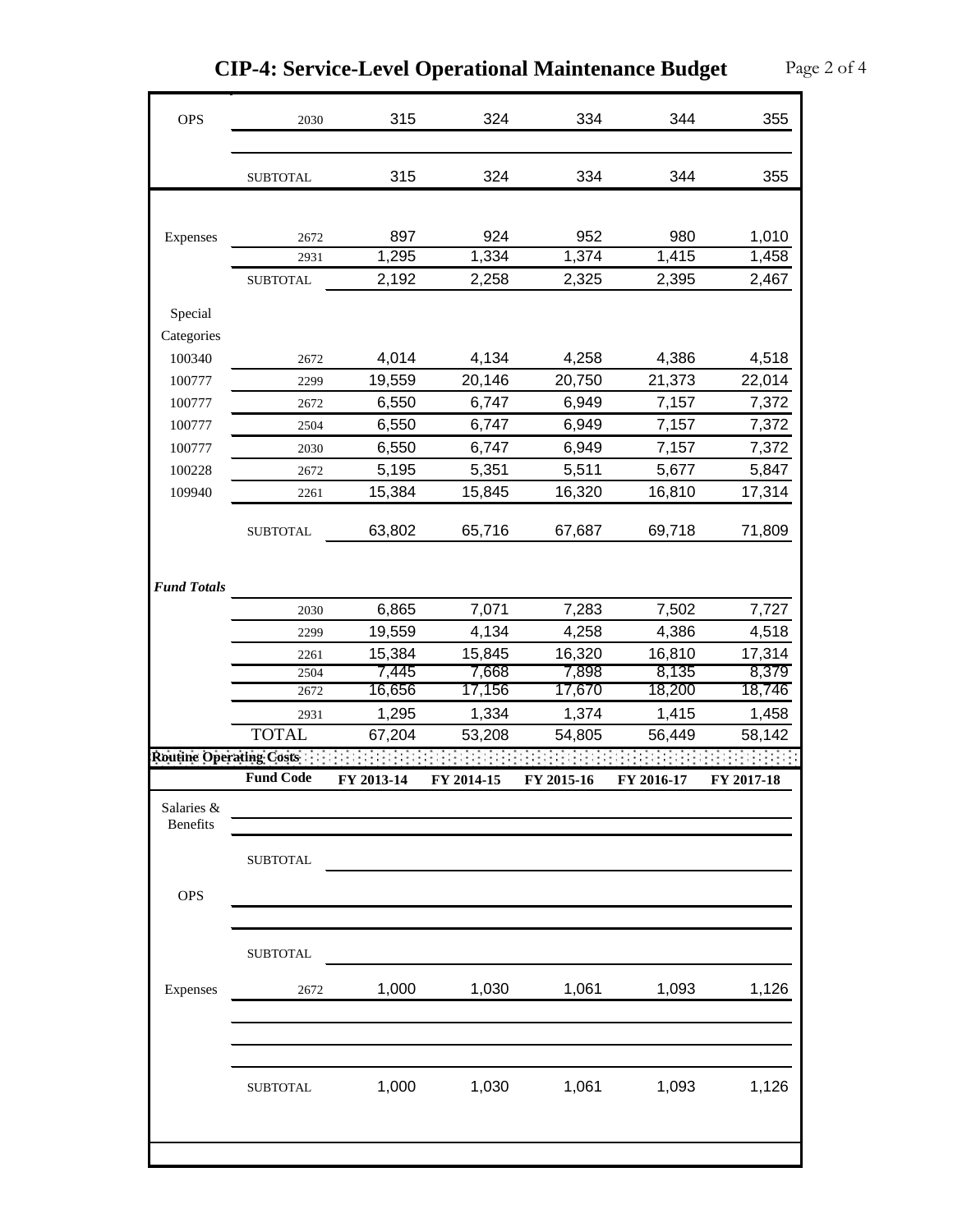| Special                 |                             |            |            |                                                                           |            |            |
|-------------------------|-----------------------------|------------|------------|---------------------------------------------------------------------------|------------|------------|
| Categories              |                             |            |            |                                                                           |            |            |
| 100340                  | 2672                        | 4,014      | 4,134      | 4,258                                                                     | 4,386      | 4,518      |
| 100228                  | 2931                        | 4,195      | 4,321      | 4,450                                                                     | 4,584      | 4,722      |
| 101920                  | 2672                        | 1,587      | 1,635      | 1,684                                                                     | 1,734      | 1,786      |
| 101012                  | 2672                        | 22,096     | 22,758     | 23,441                                                                    | 24,144     | 24,869     |
|                         | <b>SUBTOTAL</b>             | 31,892     | 32,848     | 33,834                                                                    | 34,849     | 35,894     |
| <b>Fund Totals</b>      |                             |            |            |                                                                           |            |            |
|                         | 2672                        | 28,697     | 29,557     | 30,444                                                                    | 31,357     | 32,298     |
|                         | 2931                        | 4,195      | 4,321      | 4,450                                                                     | 4,584      | 4,722      |
|                         | <b>TOTAL</b>                | 32,892     | 33,878     | 34,895                                                                    | 35,941     | 37,020     |
|                         |                             |            |            | NEW FACILITIES (Only those square feet added in FY 2012-2013 and beyond): |            |            |
| Preventive Maintenance: |                             |            |            |                                                                           |            |            |
|                         | <b>Fund Code</b>            | FY 2013-14 | FY 2014-15 | FY 2015-16                                                                | FY 2016-17 | FY 2017-18 |
|                         |                             |            |            |                                                                           |            |            |
| Salaries &<br>Benefits  |                             |            |            |                                                                           |            |            |
|                         | <b>SUBTOTAL</b>             |            |            |                                                                           |            |            |
|                         |                             |            |            |                                                                           |            |            |
| <b>OPS</b>              |                             |            |            |                                                                           |            |            |
|                         | <b>SUBTOTAL</b>             |            |            |                                                                           |            |            |
| Expenses                |                             |            |            |                                                                           |            |            |
|                         |                             |            |            |                                                                           |            |            |
|                         | <b>SUBTOTAL</b>             |            |            |                                                                           |            |            |
|                         |                             |            |            |                                                                           |            |            |
| Other<br>(specify)      |                             |            |            |                                                                           |            |            |
|                         |                             |            |            |                                                                           |            |            |
|                         | <b>SUBTOTAL</b>             |            |            |                                                                           |            |            |
| <b>Fund Totals</b>      |                             |            |            |                                                                           |            |            |
|                         |                             |            |            |                                                                           |            |            |
|                         |                             |            |            |                                                                           |            |            |
|                         | <b>TOTAL</b>                | N/A        |            |                                                                           |            |            |
|                         | General Maintenance : : : : |            |            |                                                                           |            |            |
|                         | <b>Fund Code</b>            | FY 2013-14 | FY 2014-15 | FY 2015-16                                                                | FY 2016-17 | FY 2017-18 |
| Salaries &              |                             |            |            |                                                                           |            |            |
| Benefits                |                             |            |            |                                                                           |            |            |
|                         | <b>SUBTOTAL</b>             |            |            |                                                                           |            |            |
|                         |                             |            |            |                                                                           |            |            |
| <b>OPS</b>              |                             |            |            |                                                                           |            |            |
|                         |                             |            |            |                                                                           |            |            |
|                         | <b>SUBTOTAL</b>             |            |            |                                                                           |            |            |
|                         |                             |            |            |                                                                           |            |            |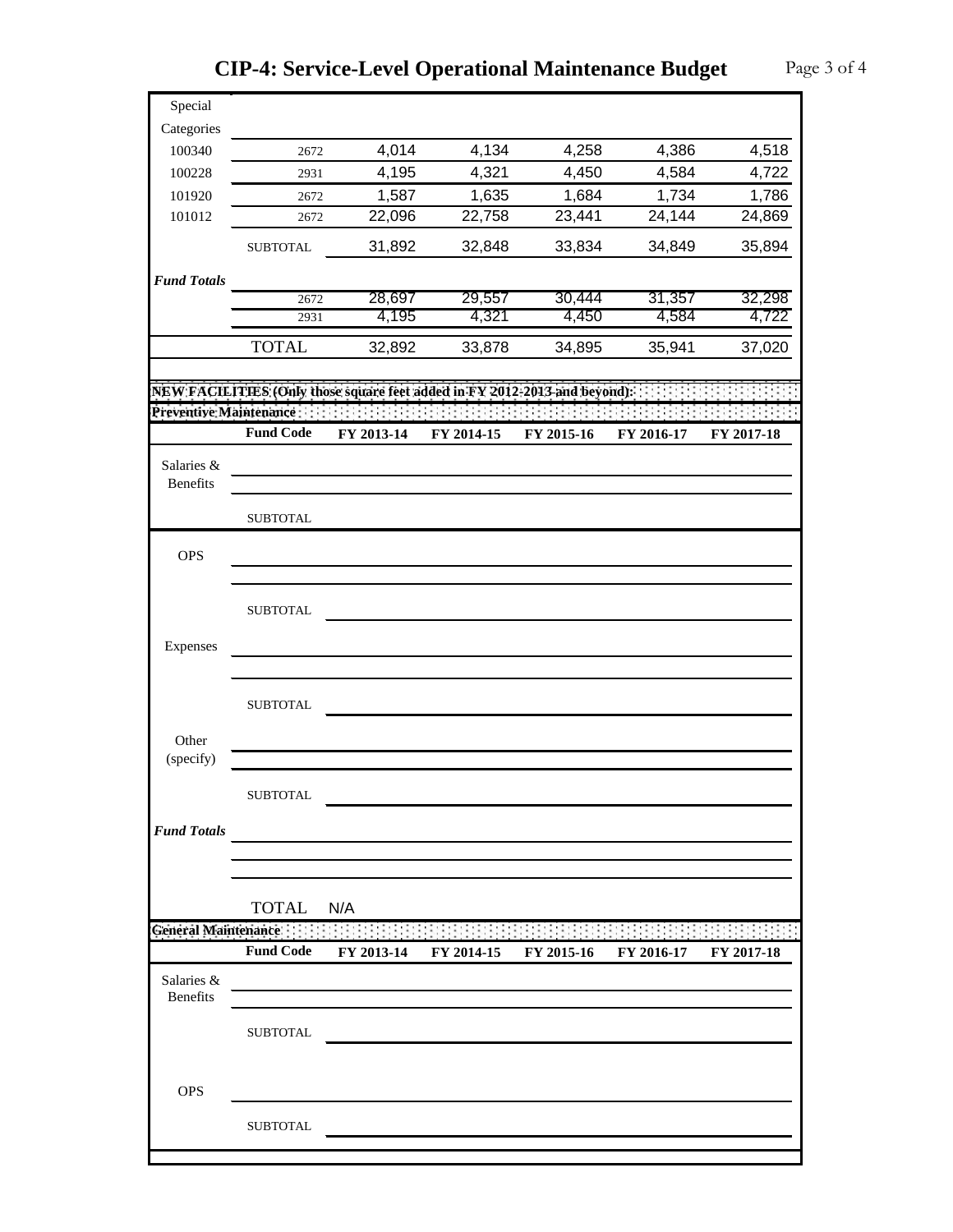| Expenses           |                         | the control of the control of the control of the control of the control of the control of        |            |            |            |            |
|--------------------|-------------------------|--------------------------------------------------------------------------------------------------|------------|------------|------------|------------|
|                    |                         |                                                                                                  |            |            |            |            |
|                    | <b>SUBTOTAL</b>         |                                                                                                  |            |            |            |            |
| Other              |                         |                                                                                                  |            |            |            |            |
| (specify)          |                         |                                                                                                  |            |            |            |            |
|                    |                         |                                                                                                  |            |            |            |            |
|                    | <b>SUBTOTAL</b>         |                                                                                                  |            |            |            |            |
| <b>Fund Totals</b> |                         | <u> 1980 - Jan James James Barbara, martxa a fizikar a shekara 1980 - Andrew Start Barbara (</u> |            |            |            |            |
|                    |                         |                                                                                                  |            |            |            |            |
|                    | <b>TOTAL</b>            | N/A                                                                                              |            |            |            |            |
|                    | Routine Operating Costs |                                                                                                  |            |            |            |            |
|                    | <b>Fund Code</b>        | FY 2013-14                                                                                       | FY 2014-15 | FY 2015-16 | FY 2016-17 | FY 2017-18 |
| Salaries &         |                         |                                                                                                  |            |            |            |            |
| Benefits           |                         |                                                                                                  |            |            |            |            |
|                    | <b>SUBTOTAL</b>         |                                                                                                  |            |            |            |            |
| <b>OPS</b>         |                         |                                                                                                  |            |            |            |            |
|                    |                         |                                                                                                  |            |            |            |            |
|                    | <b>SUBTOTAL</b>         |                                                                                                  |            |            |            |            |
|                    |                         |                                                                                                  |            |            |            |            |
| Expenses           |                         |                                                                                                  |            |            |            |            |
|                    |                         |                                                                                                  |            |            |            |            |
|                    | ${\tt SUBTOTAL}$        |                                                                                                  |            |            |            |            |
| Other              |                         |                                                                                                  |            |            |            |            |
| (specify)          |                         |                                                                                                  |            |            |            |            |
|                    | <b>SUBTOTAL</b>         |                                                                                                  |            |            |            |            |
| <b>Fund Totals</b> |                         |                                                                                                  |            |            |            |            |
|                    |                         |                                                                                                  |            |            |            |            |
|                    |                         |                                                                                                  |            |            |            |            |
|                    | <b>TOTAL</b>            | N/A                                                                                              |            |            |            |            |

*Office of Policy and Budget - July 2012*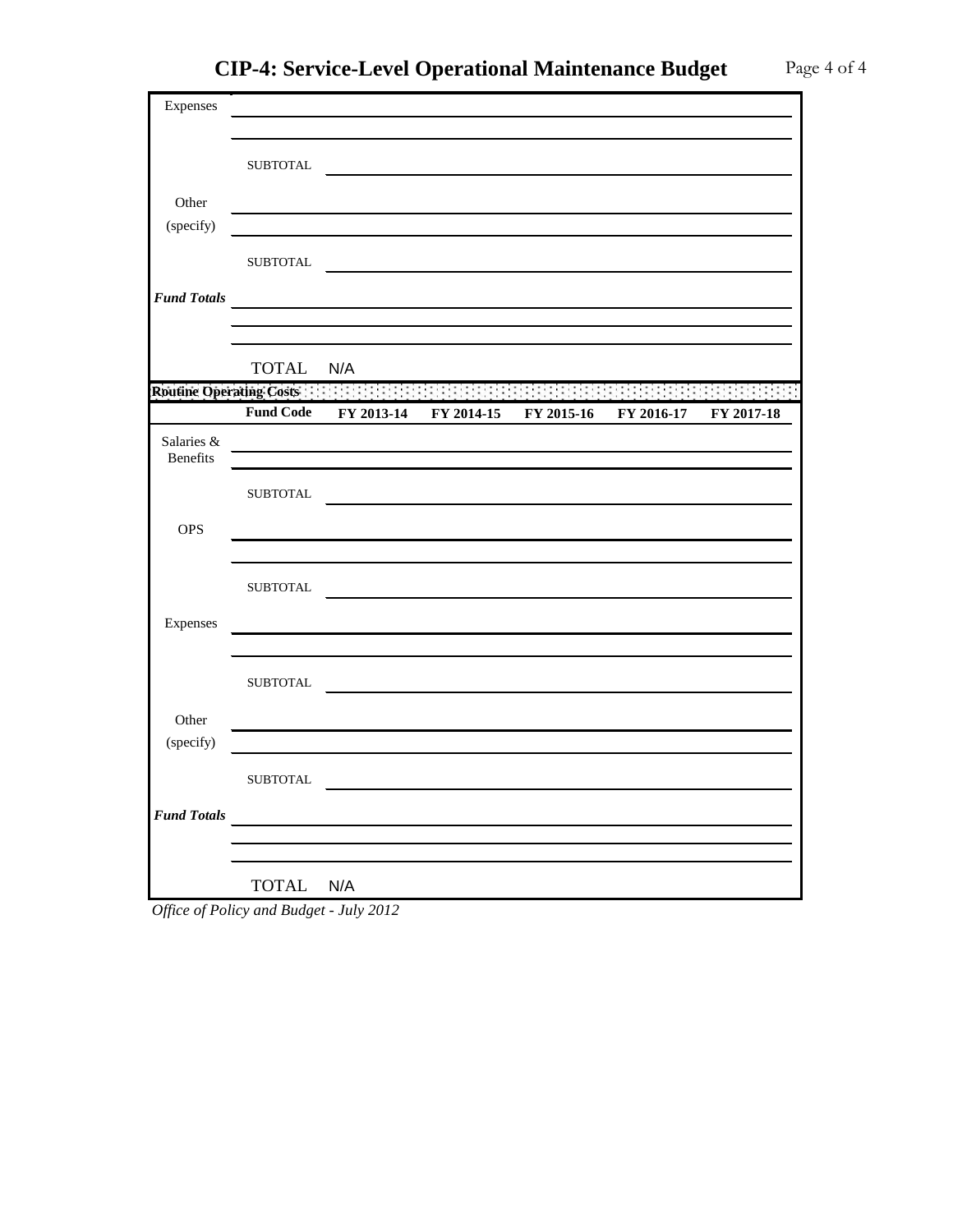| Agency:                       | Fish and Wildlife Conservation Commission                                                                                                                        |              |              |              |              |               |
|-------------------------------|------------------------------------------------------------------------------------------------------------------------------------------------------------------|--------------|--------------|--------------|--------------|---------------|
| Service:                      | Freshwater Fisheries Management                                                                                                                                  |              |              |              |              |               |
| <b>Square Feet</b>            |                                                                                                                                                                  |              |              |              |              |               |
| <b>Managed</b>                | FY 2012-13                                                                                                                                                       | FY 2013-14   | FY 2014-15   | FY 2015-16   | FY 2016-17   | FY 2017-18    |
|                               | 682,803                                                                                                                                                          | 682,803      | 682,803      | 682,803      | 682,803      | 682,803       |
|                               | (NOTE: For FY 2011-12, enter the total square feet for facilities managed by your agency as indicated in the most                                                |              |              |              |              |               |
|                               | recent Facilities Inventory of the Department of Management Services. In each subsequent year, add to this total<br>all new square feet requested by that time.) |              |              |              |              |               |
|                               | <b>EXISTING FACILITIES (All square feet listed above for FY 2012-13):</b>                                                                                        |              |              |              |              |               |
| Preventive Maintenance        |                                                                                                                                                                  |              |              |              |              |               |
|                               | <b>Fund Code</b>                                                                                                                                                 | FY 2013-14   | FY 2014-15   | FY 2015-16   | FY 2016-17   | FY 2017-18    |
| Salaries &<br><b>Benefits</b> |                                                                                                                                                                  |              |              |              |              |               |
|                               |                                                                                                                                                                  |              |              |              |              |               |
|                               | <b>SUBTOTAL</b>                                                                                                                                                  |              |              |              |              |               |
| <b>OPS</b>                    |                                                                                                                                                                  |              |              |              |              |               |
|                               |                                                                                                                                                                  |              |              |              |              |               |
|                               |                                                                                                                                                                  |              |              |              |              |               |
|                               | <b>SUBTOTAL</b>                                                                                                                                                  |              |              |              |              |               |
| Expenses                      | 2261                                                                                                                                                             | 453          | 467          | 481          | 495          | 510           |
|                               | 2672                                                                                                                                                             | 500          | 515          | 530          | 546          | 563           |
|                               |                                                                                                                                                                  |              |              |              |              |               |
|                               | <b>SUBTOTAL</b>                                                                                                                                                  | 953          | 982          | 1,011        | 1,041        | 1,073         |
| Special                       |                                                                                                                                                                  |              |              |              |              |               |
| Categories                    |                                                                                                                                                                  |              |              |              |              |               |
| 101012                        | 2672                                                                                                                                                             | 8,475        | 8,729        | 8,991        | 9,261        | 9,539         |
|                               | <b>SUBTOTAL</b>                                                                                                                                                  | 8,475        | 8,729        | 8,991        | 9,261        | 9,539         |
|                               |                                                                                                                                                                  |              |              |              |              |               |
| <b>Fund Totals</b>            | 2261<br>2672                                                                                                                                                     | 453<br>8,975 | 467<br>9,244 | 481<br>9,522 | 495<br>9,807 | 510<br>10,101 |
|                               | 2931                                                                                                                                                             | 0            | 0            | $\mathbf 0$  | 0            | 0             |
|                               |                                                                                                                                                                  |              |              |              |              |               |
|                               | <b>TOTAL</b>                                                                                                                                                     | 9,428        | 9,711        | 10,002       | 10,302       | 10,611        |
| General Maintenance:          |                                                                                                                                                                  |              |              |              |              |               |
|                               | <b>Fund Code</b>                                                                                                                                                 | FY 2013-14   | FY 2014-15   | FY 2015-16   | FY 2016-17   | FY 2017-18    |
| Salaries &<br>Benefits        |                                                                                                                                                                  |              |              |              |              |               |
|                               | <b>SUBTOTAL</b>                                                                                                                                                  |              |              |              |              |               |
| <b>OPS</b>                    | 2672                                                                                                                                                             | 1,458        | 1,502        | 1,547        | 1,593        | 1,641         |
|                               | <b>SUBTOTAL</b>                                                                                                                                                  | 1,458        | 1,502        | 1,547        | 1,593        | 1,641         |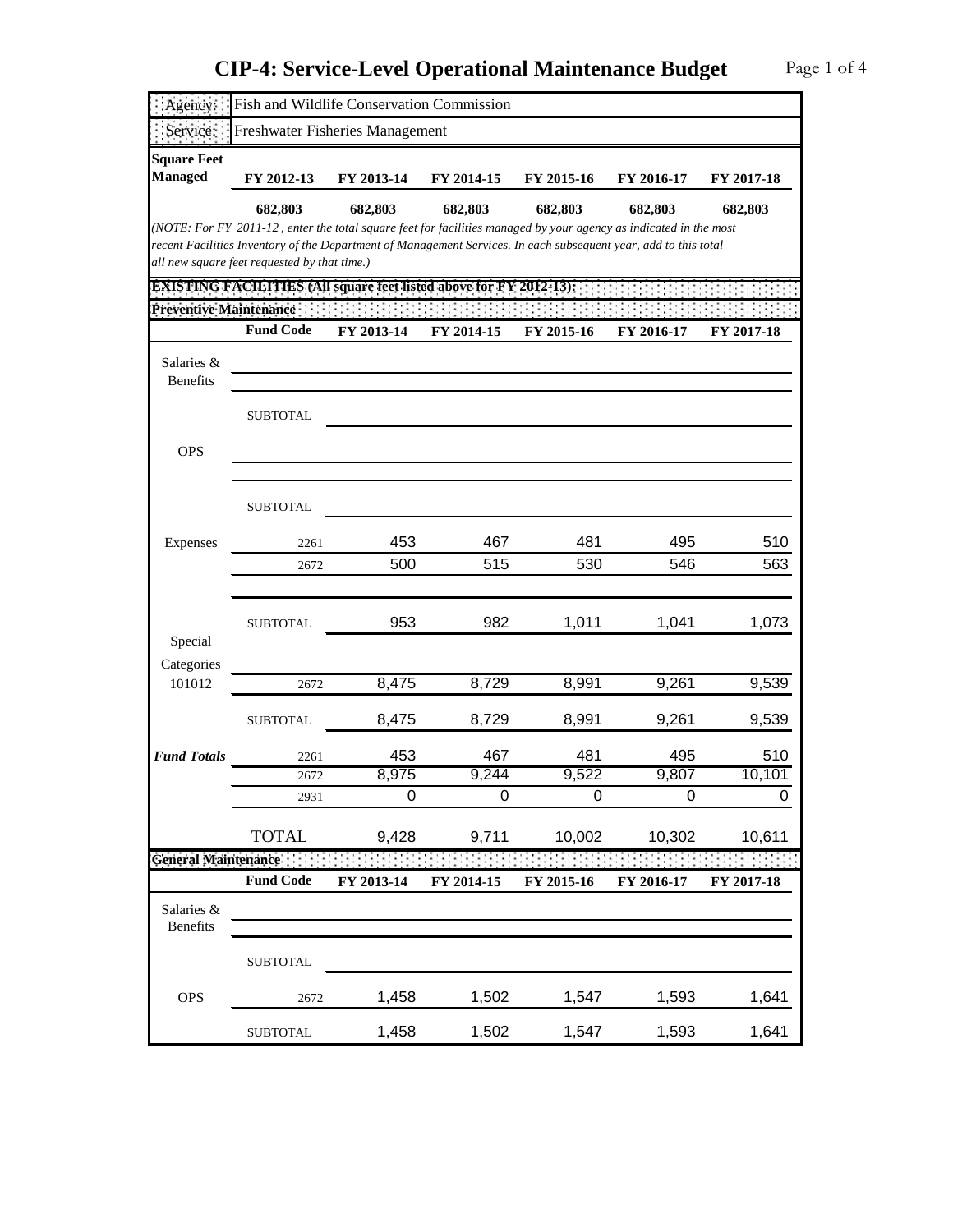| Expenses                       | 2672             | 619                                                                       | 638        | 657        | 676        | 697        |
|--------------------------------|------------------|---------------------------------------------------------------------------|------------|------------|------------|------------|
|                                | 2931             | 725                                                                       | 747        | 769        | 792        | 816        |
|                                | <b>SUBTOTAL</b>  | 1,344                                                                     | 1,384      | 1,426      | 1,469      | 1,513      |
|                                |                  |                                                                           |            |            |            |            |
| Special                        |                  |                                                                           |            |            |            |            |
| Categories                     |                  |                                                                           |            |            |            |            |
| 100777                         | 2261             | 12,452                                                                    | 12,826     | 13,210     | 13,607     | 14,015     |
| 101012                         | 2672             | 8,475                                                                     | 8,729      | 8,991      | 9,261      | 9,539      |
| 109940                         | 2261             | 3,857                                                                     | 3,973      | 4,092      | 4,215      | 4,341      |
|                                | <b>SUBTOTAL</b>  | 24,784                                                                    | 21,555     | 22,201     | 22,867     | 23,554     |
| <b>Fund Totals</b>             | 2261             | 16,309                                                                    | 16,798     | 17,302     | 17,821     | 18,356     |
|                                | 2672             | 10,552                                                                    | 10,869     | 11,195     | 11,530     | 11,876     |
|                                | 2931             | 725                                                                       | 747        | 769        | 792        | 816        |
|                                | <b>TOTAL</b>     | 27,586                                                                    | 28,414     | 29,266     | 30,144     | 31,048     |
| <b>Routine Operating Costs</b> |                  |                                                                           |            |            |            |            |
|                                | <b>Fund Code</b> | FY 2013-14                                                                | FY 2014-15 | FY 2015-16 | FY 2016-17 | FY 2017-18 |
| Salaries &                     |                  |                                                                           |            |            |            |            |
| <b>Benefits</b>                |                  |                                                                           |            |            |            |            |
|                                | <b>SUBTOTAL</b>  |                                                                           |            |            |            |            |
| <b>OPS</b>                     |                  |                                                                           |            |            |            |            |
|                                |                  |                                                                           |            |            |            |            |
|                                | <b>SUBTOTAL</b>  |                                                                           |            |            |            |            |
| Expenses                       | 2261             | 297                                                                       | 306        | 315        | 325        | 334        |
|                                | 2672             | 152                                                                       | 157        | 161        | 166        | 171        |
|                                | 2931             | 250                                                                       | 258        | 265        | 273        | 281        |
|                                |                  |                                                                           |            |            |            |            |
|                                | <b>SUBTOTAL</b>  | 699                                                                       | 720        | 742        | 764        | 787        |
| Special                        |                  |                                                                           |            |            |            |            |
| Categories                     |                  |                                                                           |            |            |            |            |
|                                |                  |                                                                           |            |            |            |            |
| 101012                         | 2672             | 8,475                                                                     | 8,729      | 8,991      | 9,261      | 9,539      |
|                                | <b>SUBTOTAL</b>  | 8,475                                                                     |            |            |            |            |
|                                |                  |                                                                           |            |            |            |            |
|                                |                  |                                                                           |            |            |            |            |
| <b>Fund Totals</b>             | 2261             | 297                                                                       | 306        | 315        | 325        | 334        |
|                                | 2672             | 8,627                                                                     | 8,886      | 9,152      | 9,427      | 9,710      |
|                                | 2931             | 250                                                                       | 258        | 265        | 273        | 281        |
|                                | <b>TOTAL</b>     | 9,174                                                                     | 9,449      | 9,733      | 10,025     | 10,325     |
|                                |                  | NEW FACILITIES (Only those square feet added in FY 2012-2013 and beyond): |            |            |            |            |
| Preventive Maintenance         |                  |                                                                           |            |            |            |            |
|                                | <b>Fund Code</b> | FY 2013-14                                                                | FY 2014-15 | FY 2015-16 | FY 2016-17 | FY 2017-18 |
| Salaries &                     |                  |                                                                           |            |            |            |            |
| <b>Benefits</b>                |                  |                                                                           |            |            |            |            |
|                                |                  |                                                                           |            |            |            |            |

 $\overline{\phantom{a}}$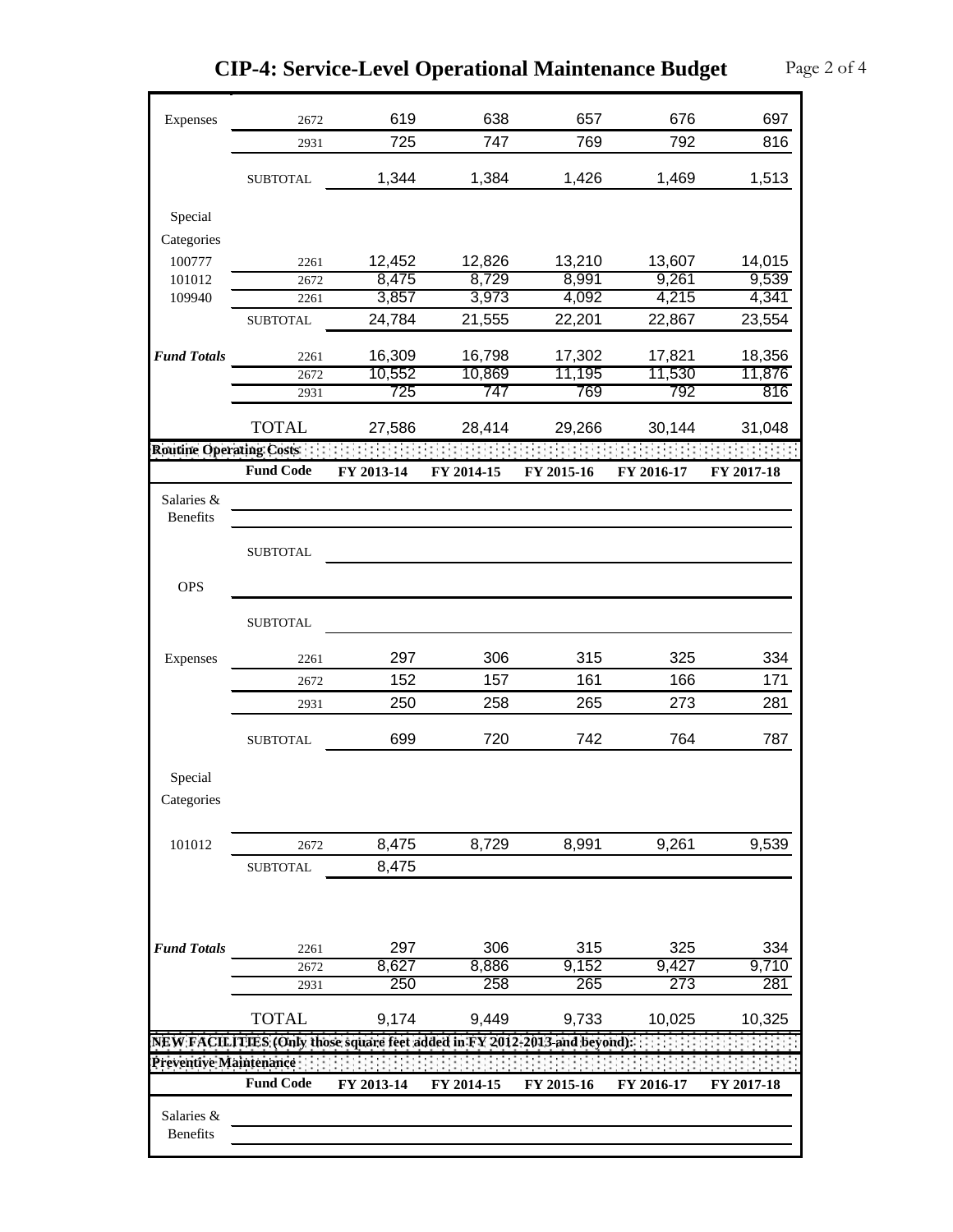|                    | <b>SUBTOTAL</b>             |                                                                                                                        |                                                                                                                       |            |            |
|--------------------|-----------------------------|------------------------------------------------------------------------------------------------------------------------|-----------------------------------------------------------------------------------------------------------------------|------------|------------|
| <b>OPS</b>         |                             |                                                                                                                        |                                                                                                                       |            |            |
|                    |                             |                                                                                                                        |                                                                                                                       |            |            |
|                    | <b>SUBTOTAL</b>             |                                                                                                                        |                                                                                                                       |            |            |
|                    |                             |                                                                                                                        |                                                                                                                       |            |            |
| Expenses           |                             | the control of the control of the control of the control of the control of the control of                              |                                                                                                                       |            |            |
|                    |                             |                                                                                                                        |                                                                                                                       |            |            |
|                    | <b>SUBTOTAL</b>             |                                                                                                                        |                                                                                                                       |            |            |
|                    |                             |                                                                                                                        |                                                                                                                       |            |            |
| Other              |                             | and the control of the control of the control of the control of the control of the control of the control of the       |                                                                                                                       |            |            |
| (specify)          |                             | <u> 1989 - Johann Barbert, mars and de ferrer et al. (1989)</u>                                                        |                                                                                                                       |            |            |
|                    | <b>SUBTOTAL</b>             |                                                                                                                        | <u> 1989 - Jan Stern Stern Stern Stern Stern Stern Stern Stern Stern Stern Stern Stern Stern Stern Stern Stern St</u> |            |            |
|                    |                             |                                                                                                                        |                                                                                                                       |            |            |
| <b>Fund Totals</b> |                             | <u> 1989 - Johann Harry Barn, mars and de Branch and de Branch and de Branch and de Branch and de Branch and de Br</u> |                                                                                                                       |            |            |
|                    |                             |                                                                                                                        |                                                                                                                       |            |            |
|                    |                             |                                                                                                                        |                                                                                                                       |            |            |
|                    | TOTAL N/A                   |                                                                                                                        | and the company                                                                                                       |            |            |
|                    | General Maintenance : : : : | $\mathbb{R}^n$                                                                                                         |                                                                                                                       |            |            |
|                    | <b>Fund Code</b>            | FY 2013-14                                                                                                             | FY 2014-15 FY 2015-16                                                                                                 | FY 2016-17 | FY 2017-18 |
| Salaries &         |                             |                                                                                                                        |                                                                                                                       |            |            |
| <b>Benefits</b>    |                             |                                                                                                                        |                                                                                                                       |            |            |
|                    |                             |                                                                                                                        |                                                                                                                       |            |            |
|                    | <b>SUBTOTAL</b>             |                                                                                                                        |                                                                                                                       |            |            |
|                    |                             |                                                                                                                        |                                                                                                                       |            |            |
| <b>OPS</b>         |                             |                                                                                                                        |                                                                                                                       |            |            |
|                    |                             |                                                                                                                        |                                                                                                                       |            |            |
|                    | <b>SUBTOTAL</b>             |                                                                                                                        |                                                                                                                       |            |            |
|                    |                             |                                                                                                                        |                                                                                                                       |            |            |
| Expenses           |                             |                                                                                                                        |                                                                                                                       |            |            |
|                    |                             |                                                                                                                        |                                                                                                                       |            |            |
|                    | <b>SUBTOTAL</b>             |                                                                                                                        |                                                                                                                       |            |            |
|                    |                             |                                                                                                                        |                                                                                                                       |            |            |
| Other              |                             | <u> 1989 - Johann Stein, marwolaethau a bhann an t-Amhair an t-Amhair an t-Amhair an t-Amhair an t-Amhair an t-A</u>   |                                                                                                                       |            |            |
| (specify)          |                             |                                                                                                                        |                                                                                                                       |            |            |
|                    | <b>SUBTOTAL</b>             |                                                                                                                        |                                                                                                                       |            |            |
|                    |                             | <u> 1989 - Johann Stein, mars an t-Amerikaansk kommunister (</u>                                                       |                                                                                                                       |            |            |
| <b>Fund Totals</b> |                             |                                                                                                                        |                                                                                                                       |            |            |
|                    |                             |                                                                                                                        |                                                                                                                       |            |            |
|                    | TOTAL N/A                   |                                                                                                                        |                                                                                                                       |            |            |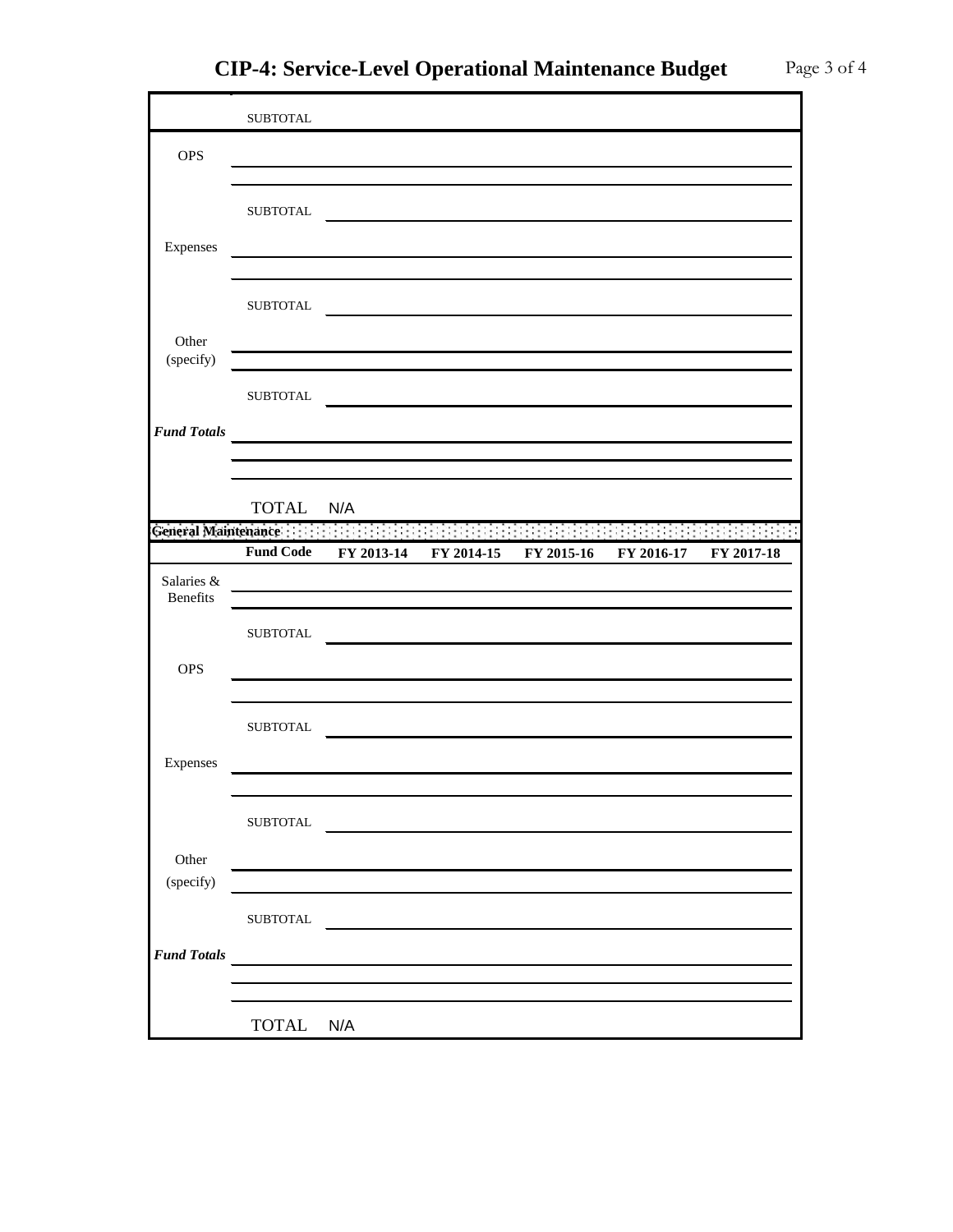|                 | FY 2014-15 | FY 2015-16 | FY 2016-17 FY 2017-18 |
|-----------------|------------|------------|-----------------------|
|                 |            |            |                       |
|                 |            |            |                       |
| <b>SUBTOTAL</b> |            |            |                       |
|                 |            |            |                       |
|                 |            |            |                       |

| <b>OPS</b>         |                 |  |
|--------------------|-----------------|--|
| Expenses           | <b>SUBTOTAL</b> |  |
|                    | <b>SUBTOTAL</b> |  |
| Other              |                 |  |
| (specify)          |                 |  |
|                    | <b>SUBTOTAL</b> |  |
| <b>Fund Totals</b> |                 |  |
|                    | TOTAL N/A       |  |

**Routine Operating Costs**

Salaries & Benefits

*Office of Policy and Budget - July 2012*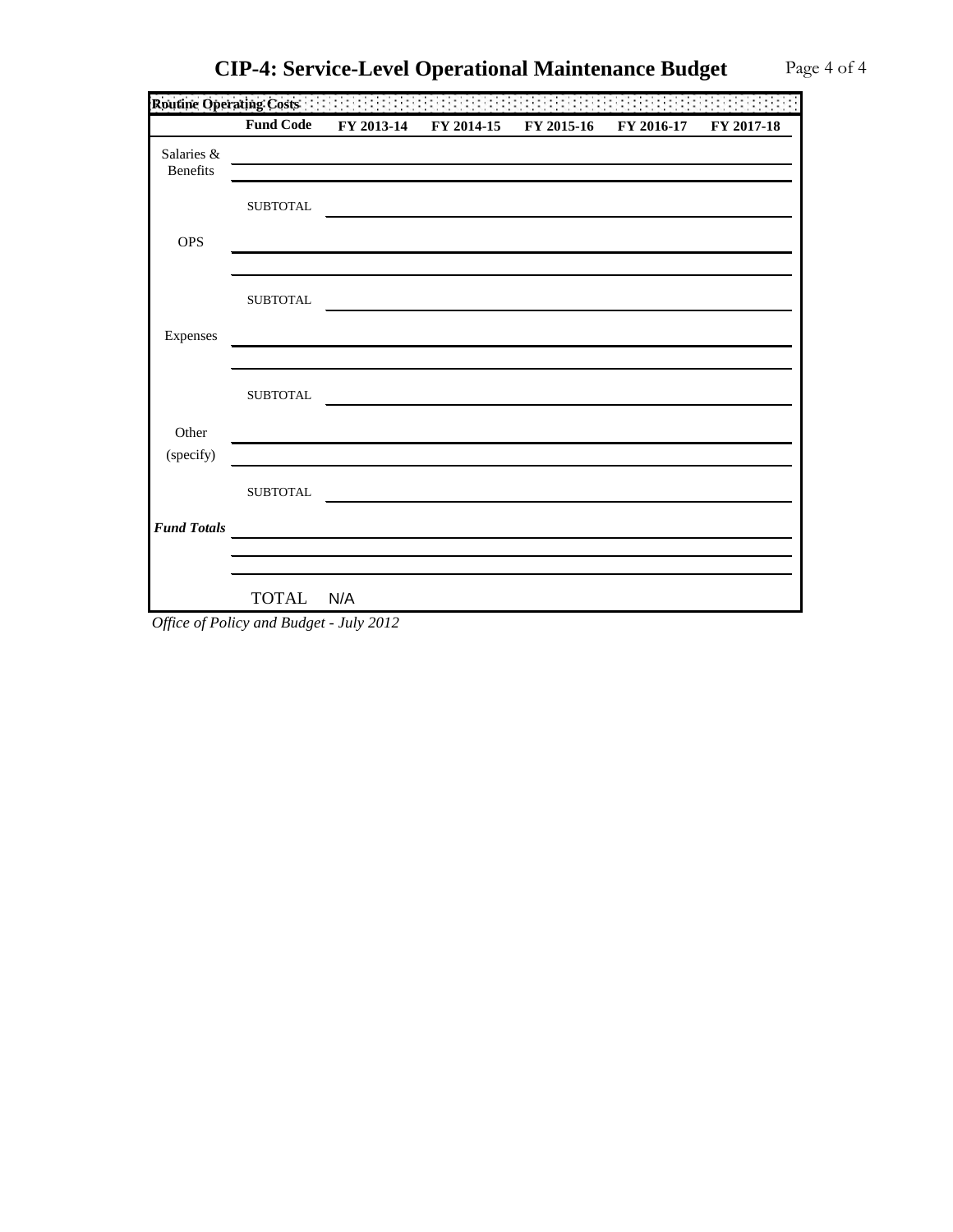| Agency:                       |                                              | Fish and Wildlife Conservation Commission |                                                                                                                   |            |            |            |
|-------------------------------|----------------------------------------------|-------------------------------------------|-------------------------------------------------------------------------------------------------------------------|------------|------------|------------|
| Service:                      |                                              | Marine Fisheries Management               |                                                                                                                   |            |            |            |
| <b>Square Feet</b>            |                                              |                                           |                                                                                                                   |            |            |            |
| <b>Managed</b>                | FY 2012-13                                   | FY 2013-14                                | FY 2014-15                                                                                                        | FY 2015-16 | FY 2016-17 | FY 2017-18 |
|                               | 682,803                                      | 682,803                                   | 682,803                                                                                                           | 682,803    | 682,803    | 682,803    |
|                               |                                              |                                           | (NOTE: For FY 2011-12, enter the total square feet for facilities managed by your agency as indicated in the most |            |            |            |
|                               | all new square feet requested by that time.) |                                           | recent Facilities Inventory of the Department of Management Services. In each subsequent year, add to this total  |            |            |            |
|                               |                                              |                                           | <b>EXISTING FACILITIES (All square feet listed above for FY 2012-13):</b>                                         |            |            |            |
| Preventive Maintenance        |                                              |                                           |                                                                                                                   |            |            |            |
|                               | <b>Fund Code</b>                             | FY 2013-14                                | FY 2014-15                                                                                                        | FY 2015-16 | FY 2016-17 | FY 2017-18 |
| Salaries &<br><b>Benefits</b> |                                              |                                           |                                                                                                                   |            |            |            |
|                               | <b>SUBTOTAL</b>                              |                                           |                                                                                                                   |            |            |            |
| <b>OPS</b>                    |                                              |                                           |                                                                                                                   |            |            |            |
|                               | <b>SUBTOTAL</b>                              |                                           |                                                                                                                   |            |            |            |
| Expenses                      |                                              |                                           |                                                                                                                   |            |            |            |
|                               |                                              |                                           |                                                                                                                   |            |            |            |
|                               | <b>SUBTOTAL</b>                              |                                           |                                                                                                                   |            |            |            |
| Special<br>Categories         | 2467                                         | 1,065                                     | 1,097                                                                                                             | 1,130      | 1,164      | 1,199      |
|                               |                                              |                                           |                                                                                                                   |            |            |            |
| 100777                        | <b>SUBTOTAL</b>                              |                                           |                                                                                                                   |            |            |            |
| <b>Fund Totals</b>            | 2467                                         | 1,065                                     | 1,097                                                                                                             | 1,130      | 1,164      | 1,199      |
|                               |                                              |                                           |                                                                                                                   |            |            |            |
|                               | <b>TOTAL</b>                                 | 1,065                                     | 1,097                                                                                                             | 1,130      | 1,164      | 1,199      |
| <b>General Maintenance</b>    |                                              |                                           |                                                                                                                   |            |            |            |
|                               | <b>Fund Code</b>                             | FY 2013-14                                | FY 2014-15                                                                                                        | FY 2015-16 | FY 2016-17 | FY 2017-18 |
| Salaries &<br><b>Benefits</b> |                                              |                                           |                                                                                                                   |            |            |            |
|                               | <b>SUBTOTAL</b>                              |                                           |                                                                                                                   |            |            |            |
| <b>OPS</b>                    |                                              |                                           |                                                                                                                   |            |            |            |
|                               |                                              |                                           |                                                                                                                   |            |            |            |
|                               | <b>SUBTOTAL</b>                              |                                           |                                                                                                                   |            |            |            |
| Expenses                      |                                              |                                           |                                                                                                                   |            |            |            |
|                               |                                              |                                           |                                                                                                                   |            |            |            |
|                               | ${\tt SUBTOTAL}$                             |                                           |                                                                                                                   |            |            |            |
| Special                       |                                              |                                           |                                                                                                                   |            |            |            |
| Categories                    | 2467                                         | 4,573                                     | 4,710                                                                                                             | 4,851      | 4,997      | 5,147      |
| 100777                        |                                              |                                           |                                                                                                                   |            |            |            |
|                               |                                              |                                           |                                                                                                                   |            |            |            |
|                               | ${\tt SUBTOTAL}$                             | 4,573                                     | 4,710                                                                                                             | 4,851      | 4,997      | 5,147      |
|                               |                                              |                                           |                                                                                                                   |            |            |            |
| <b>Fund Totals</b>            | 2467                                         | 4,573                                     | 4,710                                                                                                             | 4,851      | 4,997      | 5,147      |
|                               |                                              |                                           |                                                                                                                   |            |            |            |
|                               | <b>TOTAL</b>                                 | 4,573                                     | 4,710                                                                                                             | 4,851      | 4,997      | 5,147      |
|                               |                                              |                                           |                                                                                                                   |            |            |            |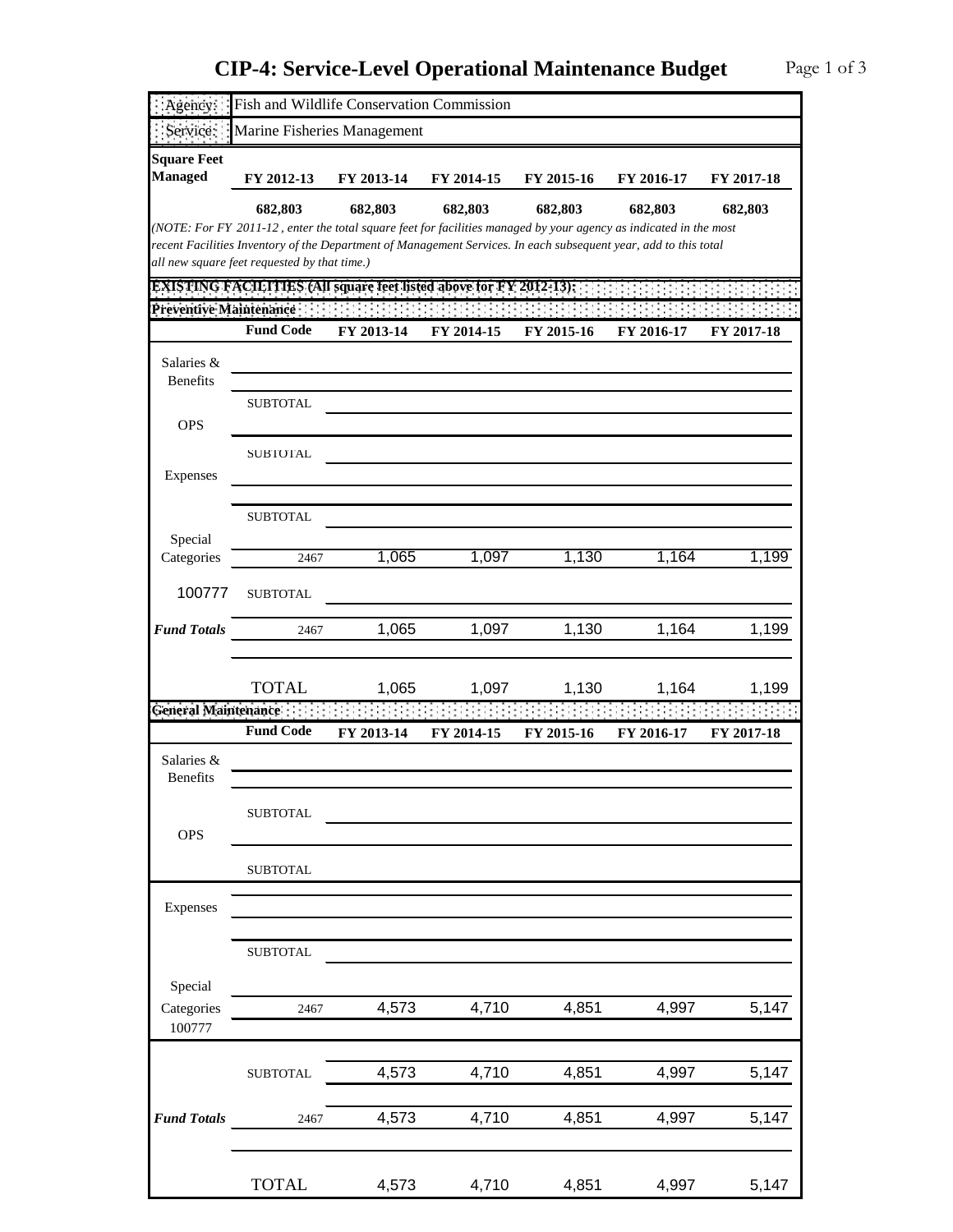|                    | Routine Operating Costs<br><b>Fund Code</b> | FY 2013-14                                                                 | FY 2014-15                                                                                                                                                                                                                           | FY 2015-16 | FY 2016-17 | FY 2017-18 |
|--------------------|---------------------------------------------|----------------------------------------------------------------------------|--------------------------------------------------------------------------------------------------------------------------------------------------------------------------------------------------------------------------------------|------------|------------|------------|
| Salaries &         |                                             |                                                                            |                                                                                                                                                                                                                                      |            |            |            |
| Benefits           |                                             |                                                                            |                                                                                                                                                                                                                                      |            |            |            |
|                    | <b>SUBTOTAL</b>                             |                                                                            |                                                                                                                                                                                                                                      |            |            |            |
| <b>OPS</b>         |                                             |                                                                            |                                                                                                                                                                                                                                      |            |            |            |
|                    | <b>SUBTOTAL</b>                             |                                                                            |                                                                                                                                                                                                                                      |            |            |            |
|                    |                                             |                                                                            |                                                                                                                                                                                                                                      |            |            |            |
| Expenses           |                                             |                                                                            |                                                                                                                                                                                                                                      |            |            |            |
|                    |                                             |                                                                            |                                                                                                                                                                                                                                      |            |            |            |
|                    | <b>SUBTOTAL</b>                             |                                                                            |                                                                                                                                                                                                                                      |            |            |            |
| Special            |                                             |                                                                            |                                                                                                                                                                                                                                      |            |            |            |
| Categories         | 2467                                        | 1,245                                                                      | 1,282                                                                                                                                                                                                                                | 1,321      | 1,360      | 1,401      |
| 100136             | <b>SUBTOTAL</b>                             | 1,245                                                                      | 1,282                                                                                                                                                                                                                                | 1,321      | 1,360      | 1,401      |
|                    |                                             |                                                                            |                                                                                                                                                                                                                                      |            |            |            |
| <b>Fund Totals</b> | 2467                                        | 1,245                                                                      | 1,282                                                                                                                                                                                                                                | 1,321      | 1,360      | 1,401      |
|                    |                                             |                                                                            |                                                                                                                                                                                                                                      |            |            |            |
|                    | <b>TOTAL</b>                                | 1,245                                                                      | 1,282                                                                                                                                                                                                                                | 1,321      | 1,360      | 1,401      |
|                    |                                             |                                                                            | NEW FACILITIES (Only those square feet added in FY 2012-2013 and beyond).                                                                                                                                                            |            |            |            |
|                    | Preventive Maintenance:                     |                                                                            |                                                                                                                                                                                                                                      |            |            |            |
|                    | <b>Fund Code</b>                            | FY 2013-14                                                                 | FY 2014-15                                                                                                                                                                                                                           | FY 2015-16 | FY 2016-17 | FY 2017-18 |
| Salaries &         |                                             |                                                                            |                                                                                                                                                                                                                                      |            |            |            |
| Benefits           |                                             |                                                                            |                                                                                                                                                                                                                                      |            |            |            |
|                    | <b>SUBTOTAL</b>                             |                                                                            |                                                                                                                                                                                                                                      |            |            |            |
| <b>OPS</b>         |                                             |                                                                            |                                                                                                                                                                                                                                      |            |            |            |
|                    |                                             |                                                                            |                                                                                                                                                                                                                                      |            |            |            |
|                    |                                             |                                                                            |                                                                                                                                                                                                                                      |            |            |            |
|                    | <b>SUBTOTAL</b>                             |                                                                            |                                                                                                                                                                                                                                      |            |            |            |
| Expenses           |                                             |                                                                            |                                                                                                                                                                                                                                      |            |            |            |
|                    |                                             |                                                                            |                                                                                                                                                                                                                                      |            |            |            |
|                    | <b>SUBTOTAL</b>                             |                                                                            |                                                                                                                                                                                                                                      |            |            |            |
|                    |                                             |                                                                            |                                                                                                                                                                                                                                      |            |            |            |
| Other<br>(specify) |                                             |                                                                            | <u>and the company of the company of the company of the company of the company of the company of the company of the company of the company of the company of the company of the company of the company of the company of the com</u> |            |            |            |
|                    |                                             |                                                                            |                                                                                                                                                                                                                                      |            |            |            |
|                    | <b>SUBTOTAL</b>                             |                                                                            |                                                                                                                                                                                                                                      |            |            |            |
| <b>Fund Totals</b> |                                             | the control of the control of the control of the control of the control of |                                                                                                                                                                                                                                      |            |            |            |
|                    |                                             |                                                                            |                                                                                                                                                                                                                                      |            |            |            |
|                    |                                             |                                                                            |                                                                                                                                                                                                                                      |            |            |            |
|                    | TOTAL N/A                                   |                                                                            |                                                                                                                                                                                                                                      |            |            |            |
|                    |                                             |                                                                            |                                                                                                                                                                                                                                      |            |            |            |
|                    |                                             |                                                                            |                                                                                                                                                                                                                                      |            |            |            |
|                    |                                             |                                                                            |                                                                                                                                                                                                                                      |            |            |            |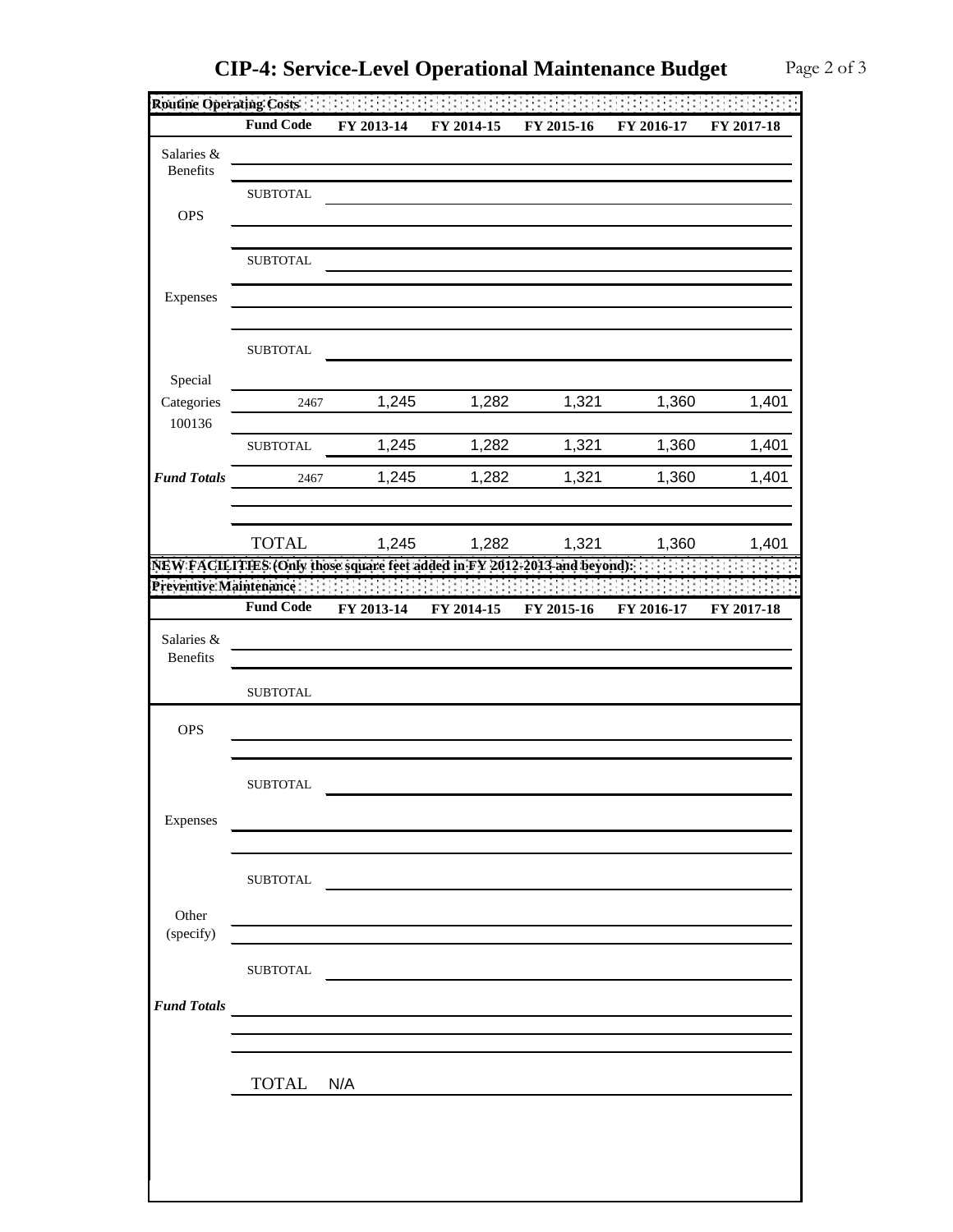| l Operational Maintenance Budget |  |
|----------------------------------|--|
|                                  |  |

| General Maintenance      |                  |                                                                                                                                                                                                                                      |            |                                                       |            |            |
|--------------------------|------------------|--------------------------------------------------------------------------------------------------------------------------------------------------------------------------------------------------------------------------------------|------------|-------------------------------------------------------|------------|------------|
|                          | <b>Fund Code</b> | FY 2013-14                                                                                                                                                                                                                           | FY 2014-15 | FY 2015-16                                            | FY 2016-17 | FY 2017-18 |
| Salaries &               |                  |                                                                                                                                                                                                                                      |            |                                                       |            |            |
| Benefits                 |                  |                                                                                                                                                                                                                                      |            |                                                       |            |            |
|                          | <b>SUBTOTAL</b>  |                                                                                                                                                                                                                                      |            |                                                       |            |            |
| <b>OPS</b>               |                  |                                                                                                                                                                                                                                      |            |                                                       |            |            |
|                          |                  |                                                                                                                                                                                                                                      |            |                                                       |            |            |
|                          |                  |                                                                                                                                                                                                                                      |            |                                                       |            |            |
|                          | <b>SUBTOTAL</b>  |                                                                                                                                                                                                                                      |            |                                                       |            |            |
| Expenses                 |                  |                                                                                                                                                                                                                                      |            |                                                       |            |            |
|                          |                  |                                                                                                                                                                                                                                      |            |                                                       |            |            |
|                          | <b>SUBTOTAL</b>  |                                                                                                                                                                                                                                      |            |                                                       |            |            |
|                          |                  |                                                                                                                                                                                                                                      |            |                                                       |            |            |
| Other                    |                  |                                                                                                                                                                                                                                      |            |                                                       |            |            |
| (specify)                |                  |                                                                                                                                                                                                                                      |            |                                                       |            |            |
|                          | <b>SUBTOTAL</b>  |                                                                                                                                                                                                                                      |            |                                                       |            |            |
| <b>Fund Totals</b>       |                  |                                                                                                                                                                                                                                      |            |                                                       |            |            |
|                          |                  |                                                                                                                                                                                                                                      |            |                                                       |            |            |
|                          |                  |                                                                                                                                                                                                                                      |            |                                                       |            |            |
|                          | <b>TOTAL</b>     | N/A                                                                                                                                                                                                                                  |            |                                                       |            |            |
| Routine Operating Costs: |                  |                                                                                                                                                                                                                                      |            |                                                       |            |            |
|                          | <b>Fund Code</b> | FY 2013-14                                                                                                                                                                                                                           | FY 2014-15 | FY 2015-16                                            | FY 2016-17 | FY 2017-18 |
| Salaries &<br>Benefits   |                  |                                                                                                                                                                                                                                      |            |                                                       |            |            |
|                          |                  |                                                                                                                                                                                                                                      |            |                                                       |            |            |
|                          | <b>SUBTOTAL</b>  |                                                                                                                                                                                                                                      |            |                                                       |            |            |
| <b>OPS</b>               |                  |                                                                                                                                                                                                                                      |            |                                                       |            |            |
|                          |                  |                                                                                                                                                                                                                                      |            |                                                       |            |            |
|                          | ${\tt SUBTOTAL}$ |                                                                                                                                                                                                                                      |            |                                                       |            |            |
|                          |                  |                                                                                                                                                                                                                                      |            | <u> 1980 - Andrea Stadt, fransk politik (d. 1980)</u> |            |            |
| Expenses                 |                  |                                                                                                                                                                                                                                      |            |                                                       |            |            |
|                          |                  |                                                                                                                                                                                                                                      |            |                                                       |            |            |
|                          | ${\tt SUBTOTAL}$ | <u> 1989 - Johann Barnett, fransk politik (d. 1989)</u>                                                                                                                                                                              |            |                                                       |            |            |
| Other                    |                  |                                                                                                                                                                                                                                      |            |                                                       |            |            |
| (specify)                |                  | the control of the control of the control of the control of the control of the control of the control of the control of the control of the control of the control of the control of the control of the control of the control        |            |                                                       |            |            |
|                          |                  | <u> 1989 - Johann Stein, mars an de Frankrik (f. 1989)</u>                                                                                                                                                                           |            |                                                       |            |            |
|                          | <b>SUBTOTAL</b>  | <u> Andreas Andreas Andreas Andreas Andreas Andreas Andreas Andreas Andreas Andreas Andreas Andreas Andreas Andreas Andreas Andreas Andreas Andreas Andreas Andreas Andreas Andreas Andreas Andreas Andreas Andreas Andreas Andr</u> |            |                                                       |            |            |
| <b>Fund Totals</b>       |                  | the control of the control of the control of the control of the control of the control of                                                                                                                                            |            |                                                       |            |            |
|                          |                  |                                                                                                                                                                                                                                      |            |                                                       |            |            |
|                          |                  |                                                                                                                                                                                                                                      |            |                                                       |            |            |
|                          | <b>TOTAL</b>     |                                                                                                                                                                                                                                      |            |                                                       |            |            |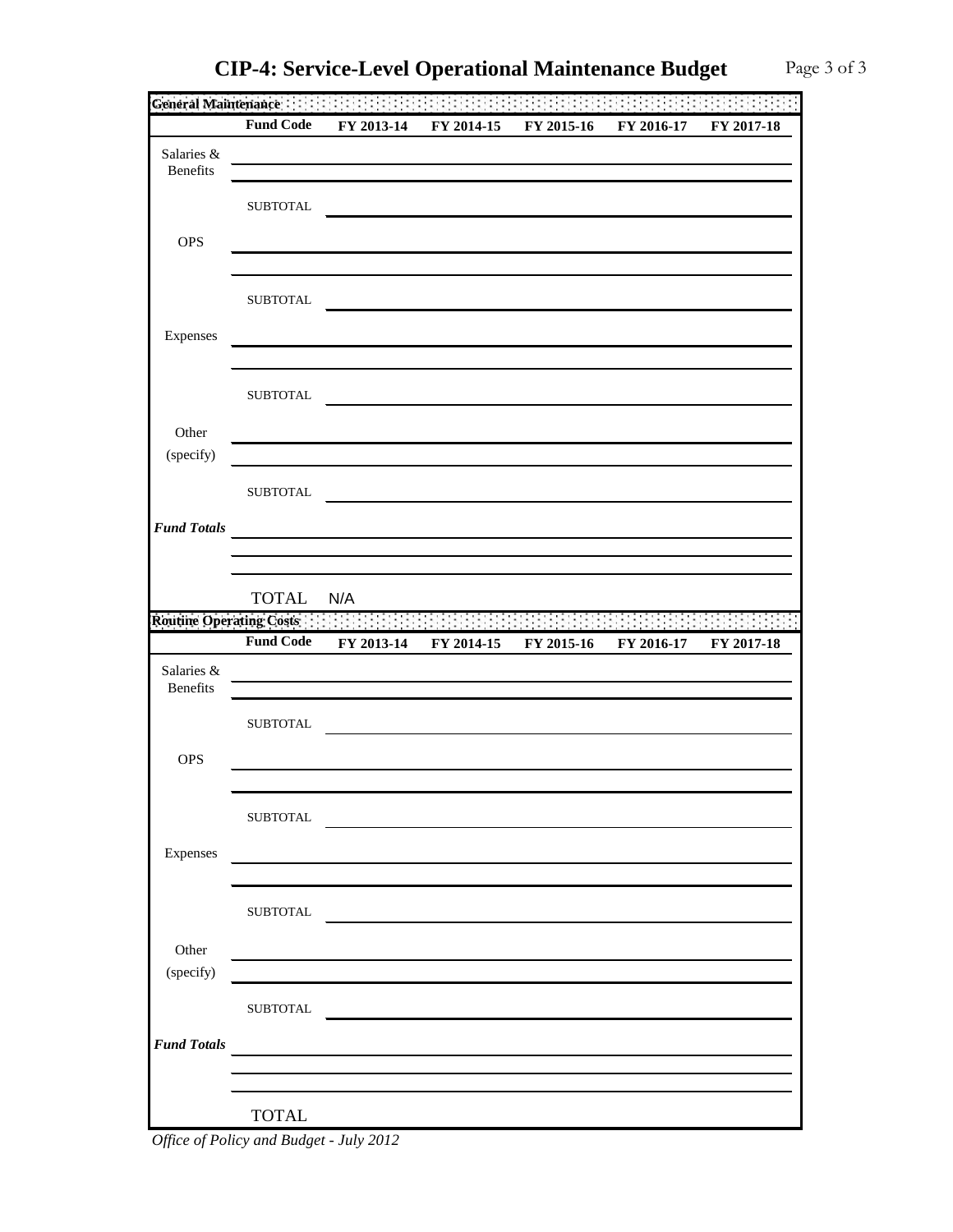| Agency:                                        | Fish and Wildlife Conservation Commission                                                                                                                                                                                             |               |               |               |               |               |  |
|------------------------------------------------|---------------------------------------------------------------------------------------------------------------------------------------------------------------------------------------------------------------------------------------|---------------|---------------|---------------|---------------|---------------|--|
| Service:<br>Fish & Wildlife Research Institute |                                                                                                                                                                                                                                       |               |               |               |               |               |  |
| <b>Square Feet</b><br><b>Managed</b>           | FY 2012-13                                                                                                                                                                                                                            | FY 2013-14    | FY 2014-15    | FY 2015-16    | FY 2016-17    | FY 2017-18    |  |
|                                                | 682,803                                                                                                                                                                                                                               | 682,803       | 682,803       | 682,803       | 682,803       | 682,803       |  |
|                                                | (NOTE: For FY 2011-12, enter the total square feet for facilities managed by your agency as indicated in the most<br>recent Facilities Inventory of the Department of Management Services. In each subsequent year, add to this total |               |               |               |               |               |  |
|                                                | all new square feet requested by that time.)                                                                                                                                                                                          |               |               |               |               |               |  |
|                                                | <b>EXISTING FACILITIES (All square feet listed above for FY 2012-13):</b>                                                                                                                                                             |               |               |               |               |               |  |
| Preventive Maintenance:                        |                                                                                                                                                                                                                                       |               |               |               |               |               |  |
|                                                | <b>Fund Code</b>                                                                                                                                                                                                                      | FY 2013-14    | FY 2014-15    | FY 2015-16    | FY 2016-17    | FY 2017-18    |  |
|                                                |                                                                                                                                                                                                                                       | 20,542        | 20,542        | 20,542        | 20,542        | 20,542        |  |
| Salaries &<br><b>Benefits</b>                  | 2467<br>2672                                                                                                                                                                                                                          | 21,928        | 21,928        | 21,928        | 21,928        | 21,928        |  |
|                                                |                                                                                                                                                                                                                                       |               |               |               |               |               |  |
|                                                | <b>SUBTOTAL</b>                                                                                                                                                                                                                       | 42,470        | 42,470        | 42,470        | 42,470        | 42,470        |  |
| <b>OPS</b>                                     | 1000                                                                                                                                                                                                                                  | 21,903        | 22,560        | 23,237        | 23,934        | 24,652        |  |
|                                                | 2611                                                                                                                                                                                                                                  | 2,611         | 2,689         | 2,770         | 2,853         | 2,939         |  |
|                                                | 2467                                                                                                                                                                                                                                  | 45,808        | 47,182        | 48,598        | 50,056        | 51,557        |  |
|                                                | 2672                                                                                                                                                                                                                                  | 5,173         | 5,328         | 5,488         | 5,653         | 5,822         |  |
|                                                | <b>SUBTOTAL</b>                                                                                                                                                                                                                       | 75,495        | 77,760        | 80,093        | 82,495        | 84,970        |  |
| Expenses                                       | 1000                                                                                                                                                                                                                                  | 1,120         | 1,154         | 1,188         | 1,224         | 1,261         |  |
|                                                | 2299                                                                                                                                                                                                                                  | 850           | 876           | 902           | 929           | 957           |  |
|                                                | 2467                                                                                                                                                                                                                                  | 1,056         | 1,088         | 1,120         | 1,154         | 1,189         |  |
|                                                | 2504                                                                                                                                                                                                                                  | 650           | 670           | 690           | 710           | 732           |  |
|                                                | 2611                                                                                                                                                                                                                                  | 250           | 258           | 265           | 273           | 281           |  |
|                                                | 2672                                                                                                                                                                                                                                  | 520           | 536           | 552           | 568           | 585           |  |
|                                                | <b>SUBTOTAL</b>                                                                                                                                                                                                                       | 4,446         | 4,579         | 4,717         | 4,858         | 5,004         |  |
| Special<br>Category                            |                                                                                                                                                                                                                                       |               |               |               |               |               |  |
| 109940                                         | 2672                                                                                                                                                                                                                                  | 31,557        | 31,557        | 31,557        | 31,557        | 31,557        |  |
| 109940                                         | 2261                                                                                                                                                                                                                                  | 19,475        | 20,059        | 20,661        | 21,281        | 21,919        |  |
| 109940                                         | 2467                                                                                                                                                                                                                                  | 33,650        | 34,660        | 35,699        | 36,770        | 37,873        |  |
|                                                | <b>SUBTOTAL</b>                                                                                                                                                                                                                       | 84,682        | 86,276        | 87,917        | 89,608        | 91,350        |  |
| <b>Fund Totals</b>                             | 1000                                                                                                                                                                                                                                  | 23,023        | 23,714        | 24,425        | 25,158        | 25,913        |  |
|                                                | 2261                                                                                                                                                                                                                                  | 22,336        | 23,006        | 23,696        | 24,407        | 25,139        |  |
|                                                | 2299                                                                                                                                                                                                                                  | 850           | 876           | 902           | 929           | 957           |  |
|                                                | 2467                                                                                                                                                                                                                                  | 88,267        | 90,257        | 92,307        | 94,418        | 96,593        |  |
|                                                | 2504                                                                                                                                                                                                                                  | 650           | 670           | 690           | 710           | 732           |  |
|                                                | 2611                                                                                                                                                                                                                                  | 250<br>59,178 | 258<br>59,349 | 265<br>59,525 | 273<br>59,706 | 281<br>59,893 |  |
|                                                | 2672                                                                                                                                                                                                                                  |               |               |               |               |               |  |
|                                                | <b>TOTAL</b>                                                                                                                                                                                                                          | 194,554       | 198,128       | 201,810       | 205,602       | 209,507       |  |
|                                                |                                                                                                                                                                                                                                       |               |               |               |               |               |  |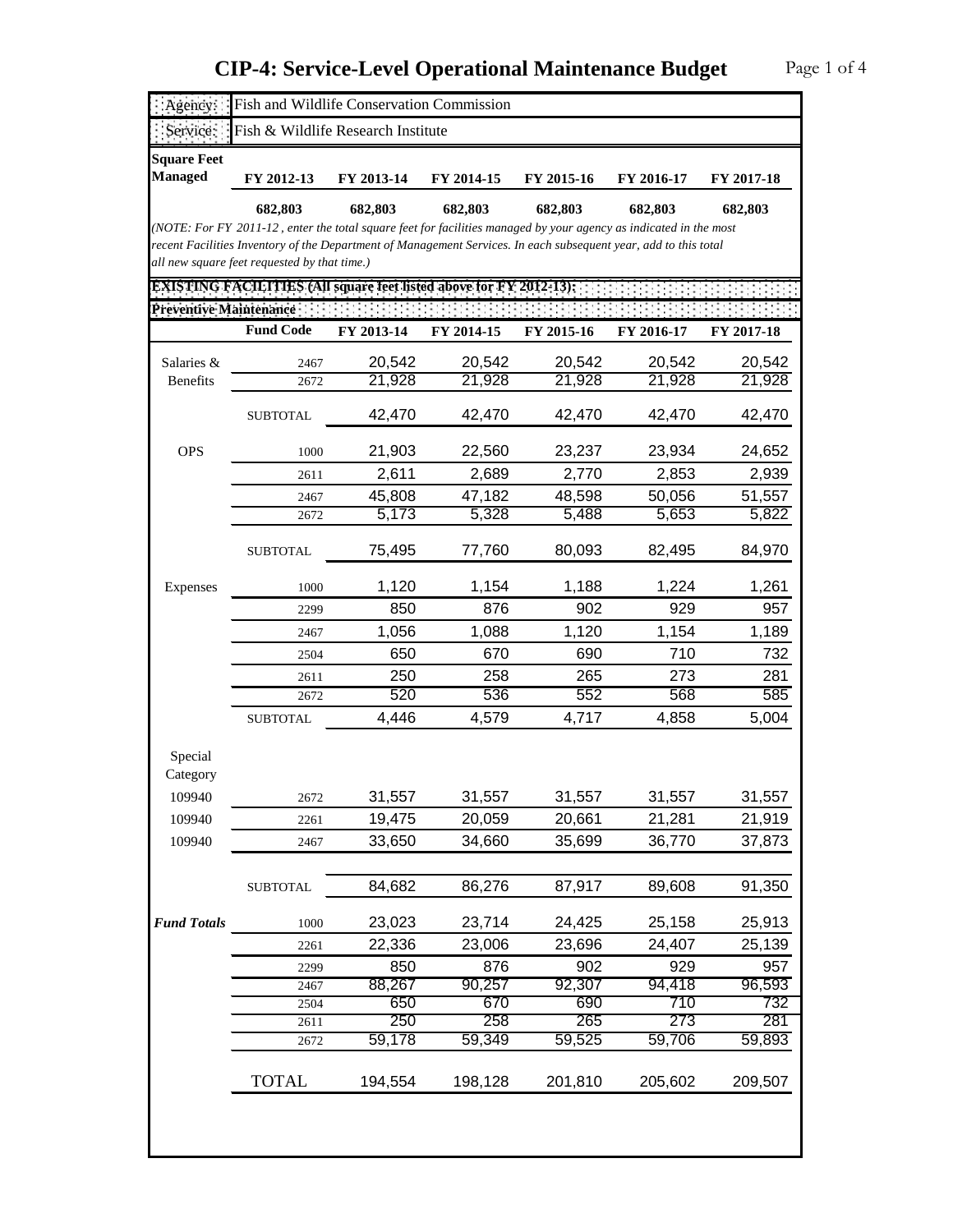| <b>Fund Code</b><br>2467<br><b>SUBTOTAL</b><br>1000<br>2299<br>2467<br>2504<br>2672<br><b>SUBTOTAL</b><br>2467<br>2504<br>2611<br>2672<br><b>SUBTOTAL</b><br>2261 | FY 2013-14<br>56,847<br>56,847<br>21,903<br>2,102<br>48,808<br>6,478<br>5,173<br>84,464<br>1,230<br>1,115<br>1,202<br>1,812<br>5,359 | FY 2014-15<br>58,552<br>58,552<br>22,560<br>2,165<br>50,272<br>6,672<br>5,328<br>86,998<br>1,267<br>1,148<br>1,238<br>1,866<br>5,520 | FY 2015-16<br>60,309<br>60,309<br>23,237<br>2,230<br>51,780<br>6,873<br>5,488<br>89,608<br>1,305<br>1,183<br>1,275<br>1,922 | FY 2016-17<br>62,118<br>62,118<br>23,934<br>2,297<br>53,334<br>7,079<br>5,653<br>92,296<br>1,344<br>1,218<br>1,313<br>1,980 | FY 2017-18<br>63,982<br>63,982<br>24,652<br>2,366<br>54,934<br>7,291<br>5,822<br>95,065<br>1,384<br>1,255<br>1,353<br>2,039 |
|-------------------------------------------------------------------------------------------------------------------------------------------------------------------|--------------------------------------------------------------------------------------------------------------------------------------|--------------------------------------------------------------------------------------------------------------------------------------|-----------------------------------------------------------------------------------------------------------------------------|-----------------------------------------------------------------------------------------------------------------------------|-----------------------------------------------------------------------------------------------------------------------------|
|                                                                                                                                                                   |                                                                                                                                      |                                                                                                                                      |                                                                                                                             |                                                                                                                             |                                                                                                                             |
|                                                                                                                                                                   |                                                                                                                                      |                                                                                                                                      |                                                                                                                             |                                                                                                                             |                                                                                                                             |
|                                                                                                                                                                   |                                                                                                                                      |                                                                                                                                      |                                                                                                                             |                                                                                                                             |                                                                                                                             |
|                                                                                                                                                                   |                                                                                                                                      |                                                                                                                                      |                                                                                                                             |                                                                                                                             |                                                                                                                             |
|                                                                                                                                                                   |                                                                                                                                      |                                                                                                                                      |                                                                                                                             |                                                                                                                             |                                                                                                                             |
|                                                                                                                                                                   |                                                                                                                                      |                                                                                                                                      |                                                                                                                             |                                                                                                                             |                                                                                                                             |
|                                                                                                                                                                   |                                                                                                                                      |                                                                                                                                      |                                                                                                                             |                                                                                                                             |                                                                                                                             |
|                                                                                                                                                                   |                                                                                                                                      |                                                                                                                                      |                                                                                                                             |                                                                                                                             |                                                                                                                             |
|                                                                                                                                                                   |                                                                                                                                      |                                                                                                                                      |                                                                                                                             |                                                                                                                             |                                                                                                                             |
|                                                                                                                                                                   |                                                                                                                                      |                                                                                                                                      |                                                                                                                             |                                                                                                                             |                                                                                                                             |
|                                                                                                                                                                   |                                                                                                                                      |                                                                                                                                      |                                                                                                                             |                                                                                                                             |                                                                                                                             |
|                                                                                                                                                                   |                                                                                                                                      |                                                                                                                                      |                                                                                                                             |                                                                                                                             |                                                                                                                             |
|                                                                                                                                                                   |                                                                                                                                      |                                                                                                                                      |                                                                                                                             |                                                                                                                             |                                                                                                                             |
|                                                                                                                                                                   |                                                                                                                                      |                                                                                                                                      |                                                                                                                             |                                                                                                                             |                                                                                                                             |
|                                                                                                                                                                   |                                                                                                                                      |                                                                                                                                      |                                                                                                                             |                                                                                                                             |                                                                                                                             |
|                                                                                                                                                                   |                                                                                                                                      |                                                                                                                                      | 5,685                                                                                                                       | 5,856                                                                                                                       | 6,032                                                                                                                       |
|                                                                                                                                                                   | 33,250                                                                                                                               | 34,248                                                                                                                               | 35,275                                                                                                                      | 36,333                                                                                                                      | 37,423                                                                                                                      |
| 2672                                                                                                                                                              |                                                                                                                                      |                                                                                                                                      |                                                                                                                             |                                                                                                                             | 23,330                                                                                                                      |
|                                                                                                                                                                   |                                                                                                                                      |                                                                                                                                      |                                                                                                                             |                                                                                                                             |                                                                                                                             |
|                                                                                                                                                                   |                                                                                                                                      |                                                                                                                                      |                                                                                                                             |                                                                                                                             | 60,753                                                                                                                      |
| 1000                                                                                                                                                              | 21,903                                                                                                                               | 22,560                                                                                                                               | 23,237                                                                                                                      | 23,934                                                                                                                      | 24,652                                                                                                                      |
| 2261                                                                                                                                                              | 33,250                                                                                                                               | 34,248                                                                                                                               | 35,275                                                                                                                      | 36,333                                                                                                                      | 37,423                                                                                                                      |
| 2299                                                                                                                                                              | 2,102                                                                                                                                | 2,165                                                                                                                                | 2,230                                                                                                                       | 2,297                                                                                                                       | 2,366                                                                                                                       |
| 2467                                                                                                                                                              |                                                                                                                                      |                                                                                                                                      |                                                                                                                             |                                                                                                                             | 120,300                                                                                                                     |
|                                                                                                                                                                   |                                                                                                                                      |                                                                                                                                      |                                                                                                                             |                                                                                                                             | 8,546                                                                                                                       |
|                                                                                                                                                                   |                                                                                                                                      |                                                                                                                                      |                                                                                                                             |                                                                                                                             | 1,353                                                                                                                       |
|                                                                                                                                                                   |                                                                                                                                      |                                                                                                                                      |                                                                                                                             |                                                                                                                             | 31,191                                                                                                                      |
| <b>TOTAL</b>                                                                                                                                                      | 200,648                                                                                                                              | 206,667                                                                                                                              | 212,867                                                                                                                     | 219,253                                                                                                                     | 225,831                                                                                                                     |
| <b>Routine Operating Costs</b>                                                                                                                                    |                                                                                                                                      |                                                                                                                                      |                                                                                                                             |                                                                                                                             |                                                                                                                             |
|                                                                                                                                                                   |                                                                                                                                      |                                                                                                                                      |                                                                                                                             |                                                                                                                             | FY 2017-18                                                                                                                  |
|                                                                                                                                                                   |                                                                                                                                      |                                                                                                                                      |                                                                                                                             |                                                                                                                             |                                                                                                                             |
| <b>SUBTOTAL</b>                                                                                                                                                   |                                                                                                                                      |                                                                                                                                      |                                                                                                                             |                                                                                                                             |                                                                                                                             |
| 1000                                                                                                                                                              | 31,903                                                                                                                               | 32,860                                                                                                                               | 33,846                                                                                                                      | 34,861                                                                                                                      | 35,907                                                                                                                      |
| 2467                                                                                                                                                              | 28,508                                                                                                                               | 29,363                                                                                                                               | 30,244                                                                                                                      | 31,151                                                                                                                      | 32,086                                                                                                                      |
| 2672                                                                                                                                                              | 5,173                                                                                                                                | 5,328                                                                                                                                | 5,488                                                                                                                       | 5,653                                                                                                                       | 5,822                                                                                                                       |
| <b>SUBTOTAL</b>                                                                                                                                                   | 65,584                                                                                                                               | 67,552                                                                                                                               | 69,578                                                                                                                      | 71,665                                                                                                                      | 73,815                                                                                                                      |
|                                                                                                                                                                   | <b>SUBTOTAL</b><br>2504<br>2611<br>2672<br><b>Fund Code</b>                                                                          | 20,728<br>53,978<br>106,885<br>7,593<br>1,202<br>27,713<br>FY 2013-14                                                                | 21,350<br>55,597<br>110,092<br>7,821<br>1,238<br>28,544<br>FY 2014-15                                                       | 21,990<br>57,265<br>113,394<br>8,055<br>1,275<br>29,401<br>FY 2015-16                                                       | 22,650<br>58,983<br>116,796<br>8,297<br>1,313<br>30,283<br>FY 2016-17                                                       |

| <b>CIP-4: Service-Level Operational Maintenance Budget</b> | Page 2 of 4 |
|------------------------------------------------------------|-------------|
|------------------------------------------------------------|-------------|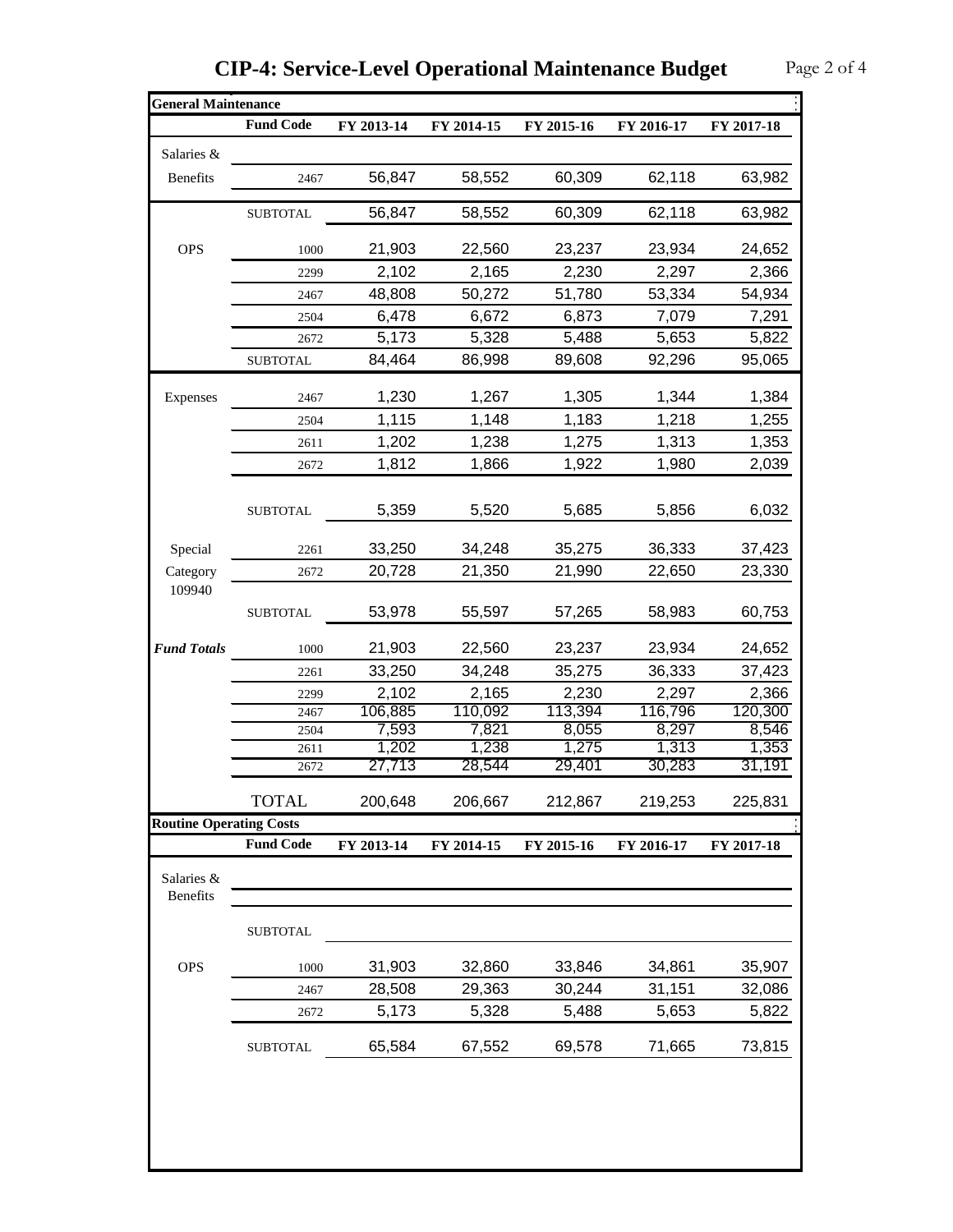**CIP-4: Service-Level Operational Maintenance Budget** Page 3 of 4

| Expenses<br>1,719<br>1,770<br>1,620<br>1,669<br>2467<br>910<br>937<br>965<br>994<br>2504<br>858<br>833<br>884<br>910<br>2611<br>1,005<br>1,035<br>1,066<br>1,098<br>1,131<br>2672<br>4,368<br>4,499<br>4,634<br>4,773<br>4,916<br><b>SUBTOTAL</b><br>Other<br>(specify)<br><b>SUBTOTAL</b><br><b>Fund Totals</b><br>31,903<br>32,860<br>33,846<br>34,861<br>1000<br>31,032<br>31,963<br>30,128<br>32,922<br>2467<br>1,024<br>937<br>965<br>910<br>994<br>2504<br>938<br>833<br>858<br>884<br>910<br>2611<br>6,178<br>6,363<br>6,554<br>6,751<br>6,953<br>2672<br><b>TOTAL</b><br>69,952<br>72,051<br>74,212<br>76,438<br>78,732<br>NEW FACILITIES (Only those square feet added in FY 2012-2013 and beyond):<br><b>Preventive Maintenance</b><br><b>Fund Code</b><br>FY 2013-14<br>FY 2014-15<br>FY 2015-16<br>FY 2016-17<br>FY 2017-18<br>Salaries &<br>Benefits<br><b>SUBTOTAL</b><br><b>OPS</b><br><b>SUBTOTAL</b><br>Expenses<br><b>SUBTOTAL</b><br>Other<br>(specify)<br>${\tt SUBTOTAL}$<br><b>Fund Totals</b><br><u> 1980 - Andrea Andrew Maria (h. 1980).</u><br><b>TOTAL</b><br>N/A<br><b>General Maintenance</b><br><b>Fund Code</b><br>FY 2013-14<br>FY 2014-15<br>FY 2015-16<br>FY 2016-17<br>FY 2017-18<br>Salaries &<br><b>Benefits</b><br><b>SUBTOTAL</b> |  |  |  |        |
|--------------------------------------------------------------------------------------------------------------------------------------------------------------------------------------------------------------------------------------------------------------------------------------------------------------------------------------------------------------------------------------------------------------------------------------------------------------------------------------------------------------------------------------------------------------------------------------------------------------------------------------------------------------------------------------------------------------------------------------------------------------------------------------------------------------------------------------------------------------------------------------------------------------------------------------------------------------------------------------------------------------------------------------------------------------------------------------------------------------------------------------------------------------------------------------------------------------------------------------------------------------------------|--|--|--|--------|
|                                                                                                                                                                                                                                                                                                                                                                                                                                                                                                                                                                                                                                                                                                                                                                                                                                                                                                                                                                                                                                                                                                                                                                                                                                                                          |  |  |  |        |
|                                                                                                                                                                                                                                                                                                                                                                                                                                                                                                                                                                                                                                                                                                                                                                                                                                                                                                                                                                                                                                                                                                                                                                                                                                                                          |  |  |  | 1,823  |
|                                                                                                                                                                                                                                                                                                                                                                                                                                                                                                                                                                                                                                                                                                                                                                                                                                                                                                                                                                                                                                                                                                                                                                                                                                                                          |  |  |  | 1,024  |
|                                                                                                                                                                                                                                                                                                                                                                                                                                                                                                                                                                                                                                                                                                                                                                                                                                                                                                                                                                                                                                                                                                                                                                                                                                                                          |  |  |  | 938    |
|                                                                                                                                                                                                                                                                                                                                                                                                                                                                                                                                                                                                                                                                                                                                                                                                                                                                                                                                                                                                                                                                                                                                                                                                                                                                          |  |  |  |        |
|                                                                                                                                                                                                                                                                                                                                                                                                                                                                                                                                                                                                                                                                                                                                                                                                                                                                                                                                                                                                                                                                                                                                                                                                                                                                          |  |  |  |        |
|                                                                                                                                                                                                                                                                                                                                                                                                                                                                                                                                                                                                                                                                                                                                                                                                                                                                                                                                                                                                                                                                                                                                                                                                                                                                          |  |  |  |        |
|                                                                                                                                                                                                                                                                                                                                                                                                                                                                                                                                                                                                                                                                                                                                                                                                                                                                                                                                                                                                                                                                                                                                                                                                                                                                          |  |  |  |        |
|                                                                                                                                                                                                                                                                                                                                                                                                                                                                                                                                                                                                                                                                                                                                                                                                                                                                                                                                                                                                                                                                                                                                                                                                                                                                          |  |  |  |        |
|                                                                                                                                                                                                                                                                                                                                                                                                                                                                                                                                                                                                                                                                                                                                                                                                                                                                                                                                                                                                                                                                                                                                                                                                                                                                          |  |  |  |        |
|                                                                                                                                                                                                                                                                                                                                                                                                                                                                                                                                                                                                                                                                                                                                                                                                                                                                                                                                                                                                                                                                                                                                                                                                                                                                          |  |  |  |        |
|                                                                                                                                                                                                                                                                                                                                                                                                                                                                                                                                                                                                                                                                                                                                                                                                                                                                                                                                                                                                                                                                                                                                                                                                                                                                          |  |  |  |        |
|                                                                                                                                                                                                                                                                                                                                                                                                                                                                                                                                                                                                                                                                                                                                                                                                                                                                                                                                                                                                                                                                                                                                                                                                                                                                          |  |  |  | 35,907 |
|                                                                                                                                                                                                                                                                                                                                                                                                                                                                                                                                                                                                                                                                                                                                                                                                                                                                                                                                                                                                                                                                                                                                                                                                                                                                          |  |  |  | 33,909 |
|                                                                                                                                                                                                                                                                                                                                                                                                                                                                                                                                                                                                                                                                                                                                                                                                                                                                                                                                                                                                                                                                                                                                                                                                                                                                          |  |  |  |        |
|                                                                                                                                                                                                                                                                                                                                                                                                                                                                                                                                                                                                                                                                                                                                                                                                                                                                                                                                                                                                                                                                                                                                                                                                                                                                          |  |  |  |        |
|                                                                                                                                                                                                                                                                                                                                                                                                                                                                                                                                                                                                                                                                                                                                                                                                                                                                                                                                                                                                                                                                                                                                                                                                                                                                          |  |  |  |        |
|                                                                                                                                                                                                                                                                                                                                                                                                                                                                                                                                                                                                                                                                                                                                                                                                                                                                                                                                                                                                                                                                                                                                                                                                                                                                          |  |  |  |        |
|                                                                                                                                                                                                                                                                                                                                                                                                                                                                                                                                                                                                                                                                                                                                                                                                                                                                                                                                                                                                                                                                                                                                                                                                                                                                          |  |  |  |        |
|                                                                                                                                                                                                                                                                                                                                                                                                                                                                                                                                                                                                                                                                                                                                                                                                                                                                                                                                                                                                                                                                                                                                                                                                                                                                          |  |  |  |        |
|                                                                                                                                                                                                                                                                                                                                                                                                                                                                                                                                                                                                                                                                                                                                                                                                                                                                                                                                                                                                                                                                                                                                                                                                                                                                          |  |  |  |        |
|                                                                                                                                                                                                                                                                                                                                                                                                                                                                                                                                                                                                                                                                                                                                                                                                                                                                                                                                                                                                                                                                                                                                                                                                                                                                          |  |  |  |        |
|                                                                                                                                                                                                                                                                                                                                                                                                                                                                                                                                                                                                                                                                                                                                                                                                                                                                                                                                                                                                                                                                                                                                                                                                                                                                          |  |  |  |        |
|                                                                                                                                                                                                                                                                                                                                                                                                                                                                                                                                                                                                                                                                                                                                                                                                                                                                                                                                                                                                                                                                                                                                                                                                                                                                          |  |  |  |        |
|                                                                                                                                                                                                                                                                                                                                                                                                                                                                                                                                                                                                                                                                                                                                                                                                                                                                                                                                                                                                                                                                                                                                                                                                                                                                          |  |  |  |        |
|                                                                                                                                                                                                                                                                                                                                                                                                                                                                                                                                                                                                                                                                                                                                                                                                                                                                                                                                                                                                                                                                                                                                                                                                                                                                          |  |  |  |        |
|                                                                                                                                                                                                                                                                                                                                                                                                                                                                                                                                                                                                                                                                                                                                                                                                                                                                                                                                                                                                                                                                                                                                                                                                                                                                          |  |  |  |        |
|                                                                                                                                                                                                                                                                                                                                                                                                                                                                                                                                                                                                                                                                                                                                                                                                                                                                                                                                                                                                                                                                                                                                                                                                                                                                          |  |  |  |        |
|                                                                                                                                                                                                                                                                                                                                                                                                                                                                                                                                                                                                                                                                                                                                                                                                                                                                                                                                                                                                                                                                                                                                                                                                                                                                          |  |  |  |        |
|                                                                                                                                                                                                                                                                                                                                                                                                                                                                                                                                                                                                                                                                                                                                                                                                                                                                                                                                                                                                                                                                                                                                                                                                                                                                          |  |  |  |        |
|                                                                                                                                                                                                                                                                                                                                                                                                                                                                                                                                                                                                                                                                                                                                                                                                                                                                                                                                                                                                                                                                                                                                                                                                                                                                          |  |  |  |        |
|                                                                                                                                                                                                                                                                                                                                                                                                                                                                                                                                                                                                                                                                                                                                                                                                                                                                                                                                                                                                                                                                                                                                                                                                                                                                          |  |  |  |        |
|                                                                                                                                                                                                                                                                                                                                                                                                                                                                                                                                                                                                                                                                                                                                                                                                                                                                                                                                                                                                                                                                                                                                                                                                                                                                          |  |  |  |        |
|                                                                                                                                                                                                                                                                                                                                                                                                                                                                                                                                                                                                                                                                                                                                                                                                                                                                                                                                                                                                                                                                                                                                                                                                                                                                          |  |  |  |        |
|                                                                                                                                                                                                                                                                                                                                                                                                                                                                                                                                                                                                                                                                                                                                                                                                                                                                                                                                                                                                                                                                                                                                                                                                                                                                          |  |  |  |        |
|                                                                                                                                                                                                                                                                                                                                                                                                                                                                                                                                                                                                                                                                                                                                                                                                                                                                                                                                                                                                                                                                                                                                                                                                                                                                          |  |  |  |        |
|                                                                                                                                                                                                                                                                                                                                                                                                                                                                                                                                                                                                                                                                                                                                                                                                                                                                                                                                                                                                                                                                                                                                                                                                                                                                          |  |  |  |        |
|                                                                                                                                                                                                                                                                                                                                                                                                                                                                                                                                                                                                                                                                                                                                                                                                                                                                                                                                                                                                                                                                                                                                                                                                                                                                          |  |  |  |        |
|                                                                                                                                                                                                                                                                                                                                                                                                                                                                                                                                                                                                                                                                                                                                                                                                                                                                                                                                                                                                                                                                                                                                                                                                                                                                          |  |  |  |        |
|                                                                                                                                                                                                                                                                                                                                                                                                                                                                                                                                                                                                                                                                                                                                                                                                                                                                                                                                                                                                                                                                                                                                                                                                                                                                          |  |  |  |        |
|                                                                                                                                                                                                                                                                                                                                                                                                                                                                                                                                                                                                                                                                                                                                                                                                                                                                                                                                                                                                                                                                                                                                                                                                                                                                          |  |  |  |        |
|                                                                                                                                                                                                                                                                                                                                                                                                                                                                                                                                                                                                                                                                                                                                                                                                                                                                                                                                                                                                                                                                                                                                                                                                                                                                          |  |  |  |        |